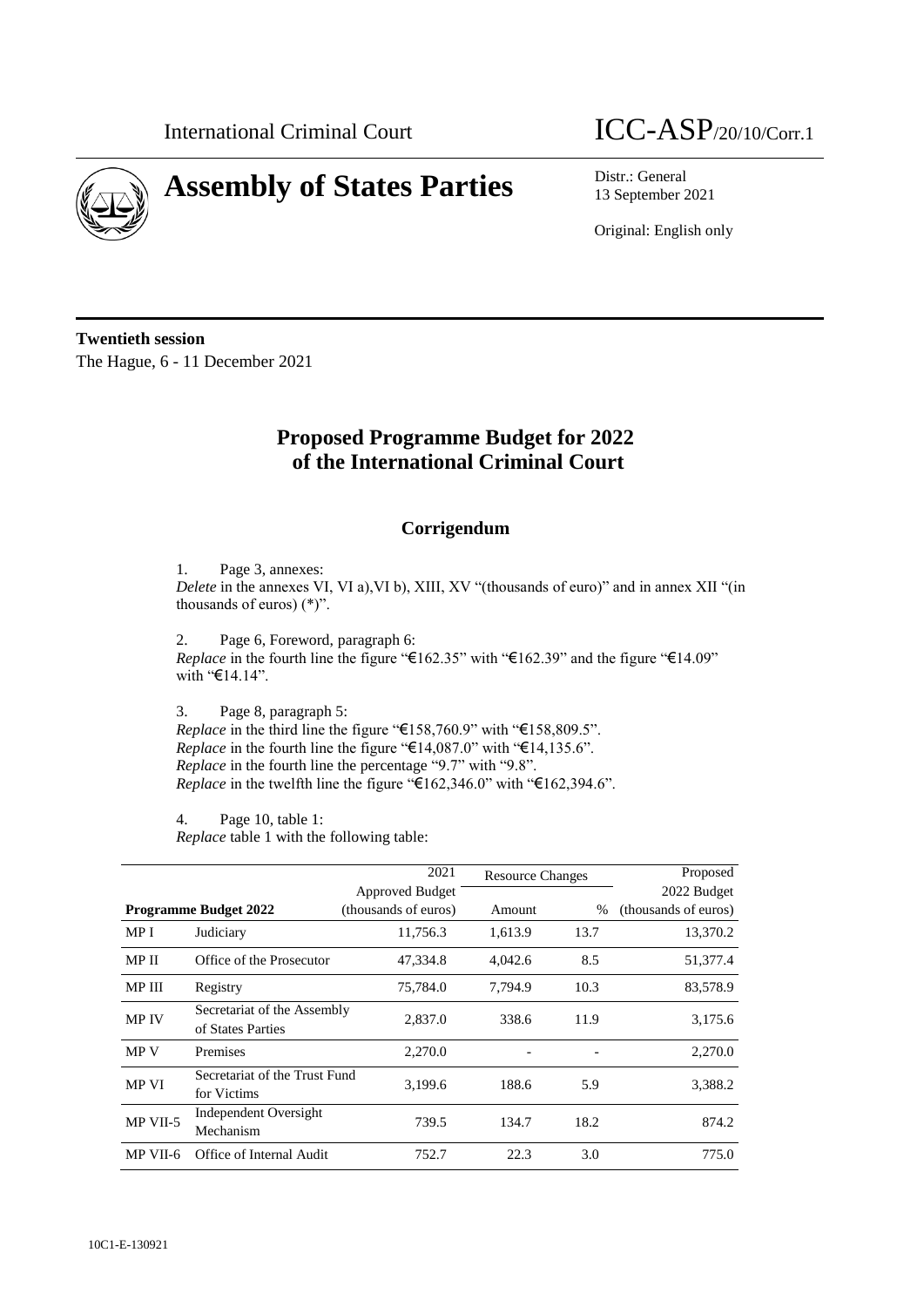| Subtotal                 | 144,673.9 | 14.135.6                 | 9.8 | 158,809.5 |
|--------------------------|-----------|--------------------------|-----|-----------|
| MP VII-2 Host State Loan | 3.585.1   | $\overline{\phantom{0}}$ | -   | 3.585.1   |
| <b>Total Court</b>       | 148,259.0 | 14.135.6                 | 9.5 | 162,394.6 |

5. Page 16, table 3:

*Replace* table 3 with the following table: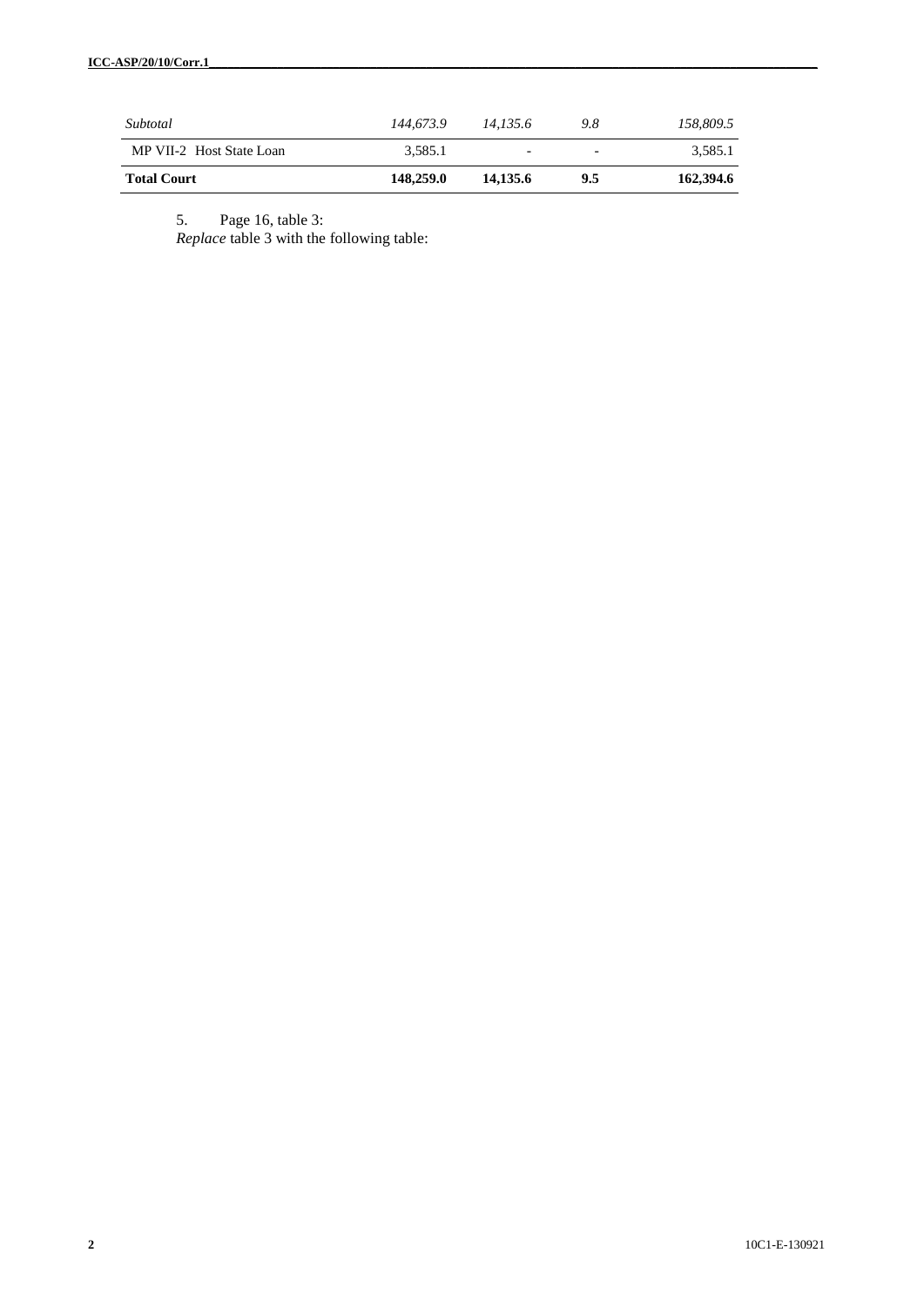|                                        | 2020 Expenditures (thousands of euro) |            |                | 2021                      | <b>Resource Changes</b> |       |                         |  |
|----------------------------------------|---------------------------------------|------------|----------------|---------------------------|-------------------------|-------|-------------------------|--|
| ICC                                    | Total                                 | Cont. Fund | Total Incl. CF | Approved<br><b>Budget</b> | Amount                  | $\%$  | Proposed<br>2022 Budget |  |
| Judges                                 | 5,211.6                               | ä,         | 5,211.6        | 4,711.1                   | 365.0                   | 7.7   | 5.076.1                 |  |
| Professional staff                     |                                       |            |                | 64,587.2                  | 1,622.6                 | 2.5   | 66,209.8                |  |
| General Service staff                  |                                       |            |                | 25,005.5                  | 649.2                   | 2.6   | 25,654.7                |  |
| Subtotal staff                         | 89,008.8                              | ٠          | 89,008.8       | 89,592.7                  | 2,223.2                 | 2.5   | 91,864.5                |  |
| General temporary assistance           | 17,055.9                              | 348.6      | 17,404.5       | 18,648.3                  | 5,618.3                 | 30.1  | 24,266.6                |  |
| Temporary assistance for meetings      | 446.7                                 | 166.3      | 613.0          | 511.8                     | 1,241.2                 | 242.5 | 1,753.0                 |  |
| Overtime                               | 181.9                                 | 40.1       | 222.0          | 237.2                     | 178.5                   | 75.3  | 415.7                   |  |
| Subtotal other staff                   | 17.684.6                              | 555.0      | 18.239.6       | 19.397.3                  | 7.038.0                 | 36.3  | 26,435.3                |  |
| Travel                                 | 1.995.4                               | 123.1      | 2.118.5        | 4.096.9                   | 650.3                   | 15.9  | 4.747.2                 |  |
| Hospitality                            | 14.0                                  |            | 14.0           | 28.0                      |                         |       | 28.0                    |  |
| Contractual services                   | 3,373.9                               | 177.3      | 3,551.2        | 4,056.0                   | (305.1)                 | (7.5) | 3,750.9                 |  |
| Training                               | 371.2                                 |            | 371.2          | 624.8                     | 47.7                    | 7.6   | 672.5                   |  |
| Consultants                            | 1.006.9                               | 128.2      | 1,135.0        | 627.2                     | 346.7                   | 55.3  | 973.9                   |  |
| Counsel for defence                    | 2,710.4                               | 921.4      | 3,631.7        | 3,943.7                   | 1,629.0                 | 41.3  | 5,572.7                 |  |
| Counsel for victims                    | 1.211.9                               | 328.8      | 1,540.7        | 1.727.1                   | 464.5                   | 26.9  | 2.191.6                 |  |
| General operating expenses             | 13,674.2                              | 208.8      | 13,882.9       | 14,026.5                  | 856.6                   | 6.1   | 14,883.1                |  |
| Supplies and materials                 | 920.1                                 | 138.5      | 1,058.6        | 1,111.0                   | 20.7                    | 1.9   | 1,131.7                 |  |
| Furniture and equipment                | 1.294.2                               | 82.1       | 1,376.3        | 731.6                     | 750.4                   | 102.6 | 1,482.0                 |  |
| Subtotal non-staff                     | 26,572.1                              | 2.108.2    | 28,680.3       | 30.972.8                  | 4.460.8                 | 14.4  | 35.433.6                |  |
| <b>Total</b>                           | 138,477.1                             | 2,663.2    | 141,140.3      | 144,673.9                 | 14,135.6                | 9.8   | 158,809.5               |  |
| Host State Loan                        | 3,585.1                               | ٠          | 3,585.1        | 3,585.1                   |                         | ٠     | 3,585.1                 |  |
| <b>Total Including Host State Loan</b> | 142,062.2                             | 2,663.2    | 144,725.4      | 148,259.0                 | 14,135.6                | 9.5   | 162,394.6               |  |

#### 6. Page 17, table 4:

*Replace* table 4 with the following table:

| ICC                                            | <b>USG</b>               | ASG                      | $D-2$ | $D-1$                    | $P-5$                    | $P-4$          | $P-3$ | $P-2$ | $P-1$  | Total<br>P-Staff<br>and Above | GS-PL  | GS-OL | Total<br>GS-Staff        | <b>Total</b><br><b>Staff</b> |
|------------------------------------------------|--------------------------|--------------------------|-------|--------------------------|--------------------------|----------------|-------|-------|--------|-------------------------------|--------|-------|--------------------------|------------------------------|
| <b>Established Posts</b>                       |                          |                          |       |                          |                          |                |       |       |        |                               |        |       |                          |                              |
| Approved 2021                                  |                          | $\mathfrak{2}$           |       | 9                        | 45                       | 90             | 184   | 183   | 30     | 544                           | 19     | 409   | 428                      | 972                          |
| New                                            | ٠                        |                          |       | ٠                        | $\overline{\phantom{a}}$ | $\overline{c}$ | 5     | 5     |        | 14                            | ٠      | 6     | 6                        | 20                           |
| Redeployed                                     | $\overline{\phantom{a}}$ |                          |       |                          |                          | ٠              |       | ٠     | ٠      | $\overline{\phantom{a}}$      | ٠      |       | $\overline{\phantom{a}}$ |                              |
| Reclassified                                   | ٠                        | ٠                        |       | ٠                        | $\overline{\phantom{a}}$ | ٠              | ٠     | ٠     | ٠      | ٠                             | ٠      | ٠     | $\overline{\phantom{a}}$ | ٠                            |
| Returned                                       | ٠                        | ٠                        |       |                          | $\overline{\phantom{a}}$ | ٠              | (1)   | (1)   | (1)    | (3)                           | $\sim$ | (6)   | (6)                      | (9)                          |
| Proposed 2022                                  |                          | 3                        |       | 9                        | 45                       | 92             | 188   | 187   | 30     | 555                           | 19     | 409   | 428                      | 983                          |
| <b>GTA Positions</b><br>(FTE)<br>Approved 2021 |                          |                          |       | $\overline{\phantom{a}}$ | 0.13                     | 9.08           | 48.92 | 55.00 | 12.67  | 125.79                        | 7.38   | 57.83 | 65.22                    | 191.01                       |
| Continued                                      | ٠                        | ٠                        |       | $\sim$                   | 1.04                     | 9.04           | 50.58 | 57.50 | 10.00  | 128.17                        | 3.00   | 56.25 | 59.25                    | 187.42                       |
| New                                            | $\sim$                   | $\overline{\phantom{a}}$ |       | ٠                        | $\overline{\phantom{a}}$ | 4.42           | 9.00  | 21.83 | $\sim$ | 35.25                         | 9.48   | 19.25 | 28.73                    | 63.98                        |
| Redeployed                                     | ٠                        |                          |       |                          |                          |                |       |       |        |                               |        |       |                          |                              |

Reclassified - - - - - - - - - *-* - - *-* **-** Converted - - - - - - (1.00) (4.00) (1.00) *(6.00)* - (2.00) *(2.00)* **(8.00) Proposed 2022 - - - - 1.04 13.46 58.58 75.33 9.00** *157.42* **12.48 73.50** *85.98* **243.40**

7. Page 33, paragraph 105:

*Replace* in the sixth line the figure "paragraph 5" with "paragraph 103".

8. Page 37, below paragraph 137: *Insert* new section:

*Situation in People's Republic of Bangladesh/Republic of the Union of Myanmar*

137bis . On 14 November 2019, Pre-Trial Chamber III authorized the Prosecutor to proceed with an investigation for the alleged crimes within the ICC's jurisdiction in the Situation in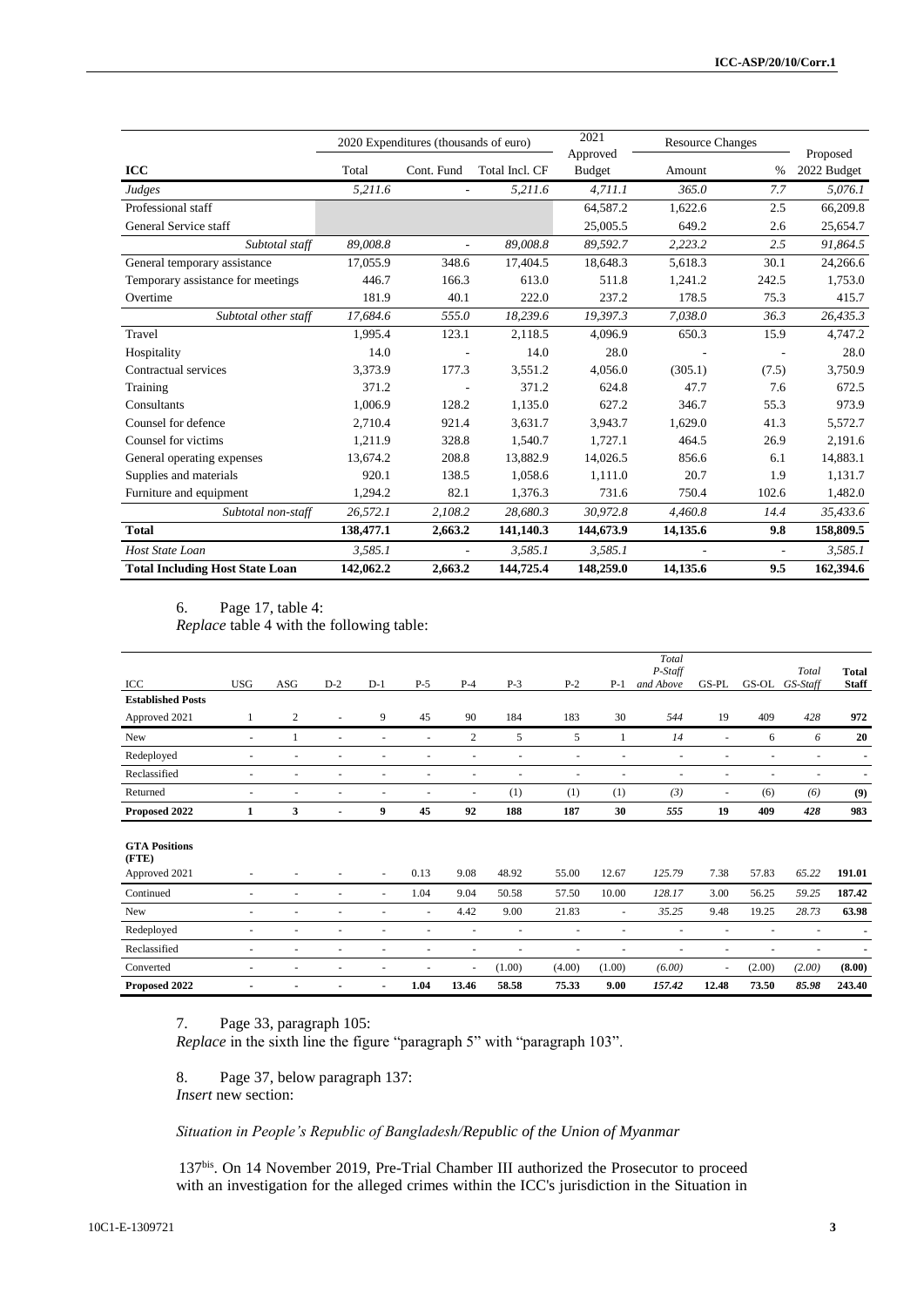the People's Republic of Bangladesh/Republic of the Union of Myanmar. This authorization followed the request to open an investigation submitted on 4 July 2019 by the former Prosecutor, Ms. Fatou Bensouda.

137<sup>ter</sup>. The Office conducted its first mission to Bangladesh following the opening of the investigation in January/February 2020 (its fourth mission in total). During the visit, the OTP engaged with relevant government ministries, UN agencies, civil society partners and the diplomatic community. In addition, the Office conducted several outreach activities with the affected communities, and advanced operational and logistical issues to allow for the start of investigative activities in the Rohingya camps in Bangladesh.

137quater. Restrictive measures imposed on travel and in the camps to prevent the spread of the COVID-19 pandemic, as well as the security situation, affected the planned activities in 2021. The OTP has nevertheless advanced other aspects of its investigation and has continued to make significant progress in the collection of evidence. The Office continues its efforts to expand its cooperation network in the region, and calls upon all parties to cooperate with its investigations, including the Republic of the Union of Myanmar. The Prosecutor received a high-level visit from the authorities of Bangladesh on 16 July 2021, aimed at strengthening cooperation.

9. Page 40, paragraph 156:

*Replace* in the eighth line the number "(6)" with "(7)" and in the ninth line "(9)" with "(11)" and insert "(established posts and GTA)" after 'positions'.

10. Page 43, table 11:

*Replace* table 11 with the following table:

|                                                              |          | 2020 Expenditures (thousands of euro) |                | 2021                      | <b>Resource Changes</b> |               |                         |  |
|--------------------------------------------------------------|----------|---------------------------------------|----------------|---------------------------|-------------------------|---------------|-------------------------|--|
| <b>Major Programme II</b><br><b>Office of the Prosecutor</b> | Total    | Cont. Fund                            | Total Incl. CF | Approved<br><b>Budget</b> | Amount                  | $\frac{0}{0}$ | Proposed<br>2022 Budget |  |
|                                                              |          |                                       |                |                           |                         |               |                         |  |
| Professional staff                                           |          |                                       |                | 27,999.3                  | 920.7                   | 3.3           | 28,920.0                |  |
| General Service staff                                        |          |                                       |                | 5,032.6                   | 245.7                   | 4.9           | 5,278.3                 |  |
| Subtotal staff                                               | 32,348.9 | ٠                                     | 32,348.9       | 33,031.9                  | 1,166.4                 | 3.5           | 34,198.3                |  |
| General temporary assistance                                 | 9,915.5  | 117.6                                 | 10,033.1       | 11,200.2                  | 1,643.7                 | 14.7          | 12,843.9                |  |
| Temporary assistance for meetings                            | 3.0      |                                       | 3.0            |                           |                         |               |                         |  |
| Overtime                                                     |          |                                       |                |                           |                         |               |                         |  |
| Subtotal other staff                                         | 9,918.5  | 117.6                                 | 10,036.1       | 11,200.2                  | 1,643.7                 | 14.7          | 12,843.9                |  |
| Travel                                                       | 1,212.0  | 10.5                                  | 1,222.5        | 1,973.7                   | 276.1                   | 14.0          | 2,249.8                 |  |
| Hospitality                                                  | 3.0      |                                       | 3.0            | 5.0                       |                         | ٠             | 5.0                     |  |
| Contractual services                                         | 417.9    | ٠                                     | 417.9          | 370.0                     | 188.4                   | 50.9          | 558.4                   |  |
| Training                                                     | 6.6      |                                       | 6.6            | 10.0                      | 90.0                    | 900.0         | 100.0                   |  |
| Consultants                                                  | 90.6     | 19.7                                  | 110.3          | 50.0                      | 100.0                   | 200.0         | 150.0                   |  |
| General operating expenses                                   | 633.1    |                                       | 633.1          | 440.0                     | 237.0                   | 53.9          | 677.0                   |  |
| Supplies and materials                                       | 88.4     | 7.1                                   | 95.5           | 80.0                      | 35.0                    | 43.8          | 115.0                   |  |
| Furniture and equipment                                      | 141.7    | ٠                                     | 141.7          | 174.0                     | 306.0                   | 175.9         | 480.0                   |  |
| Subtotal non-staff                                           | 2,593.2  | 37.3                                  | 2,630.5        | 3,102.7                   | 1,232.5                 | 39.7          | 4,335.2                 |  |
| <b>Total</b>                                                 | 44,860.6 | 154.9                                 | 45,015.5       | 47,334.8                  | 4,042.6                 | 8.5           | 51,377.4                |  |

11. Page 43, table 12: *Replace* table 12 with the following table: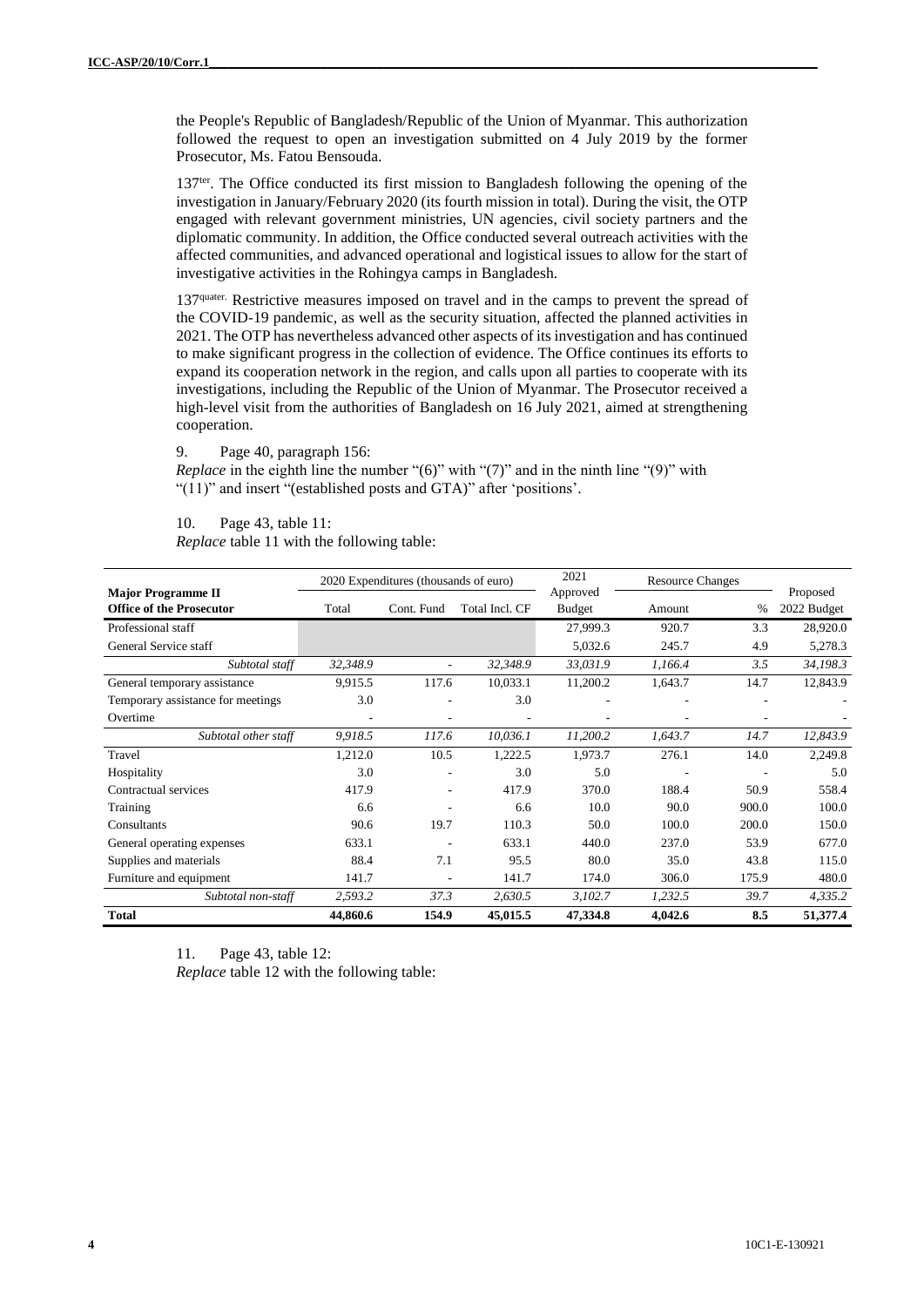|                               |                          |     |                          |                          |        |                          |                          |                          |        | Total                    |        |       |                          |                              |
|-------------------------------|--------------------------|-----|--------------------------|--------------------------|--------|--------------------------|--------------------------|--------------------------|--------|--------------------------|--------|-------|--------------------------|------------------------------|
| П                             | <b>USG</b>               | ASG | $D-2$                    | $D-1$                    | $P-5$  | $P-4$                    | $P-3$                    | $P-2$                    | $P-1$  | P-Staff<br>and Above     | GS-PL  |       | Total<br>GS-OL GS-Staff  | <b>Total</b><br><b>Staff</b> |
| <b>Established Posts</b>      |                          |     |                          |                          |        |                          |                          |                          |        |                          |        |       |                          |                              |
| Approved 2021                 |                          | 1   | $\overline{\phantom{a}}$ | 3                        | 18     | 36                       | 77                       | 79                       | 25     | 240                      | 1      | 79    | 80                       | 320                          |
| New                           | $\sim$                   | 1   | $\overline{\phantom{a}}$ | ٠                        | $\sim$ | 1                        | 1                        | 1                        | ÷.     | $\overline{4}$           | ٠      | 3     | 3                        | $\overline{7}$               |
| Redeployed                    |                          |     |                          |                          |        |                          |                          | ٠                        |        | $\overline{\phantom{a}}$ |        |       |                          |                              |
| Reclassified                  | $\blacksquare$           | ٠   | ٠                        |                          |        |                          | $\overline{\phantom{a}}$ | ٠                        | ٠      | ٠                        |        | ٠     | $\overline{a}$           | $\blacksquare$               |
| Returned                      | ٠                        | ٠   |                          |                          |        |                          | ٠                        | (1)                      | (1)    | (2)                      | ٠      | (3)   | (3)                      | (5)                          |
| Proposed 2022                 | 1                        | 2   | $\blacksquare$           | 3                        | 18     | 37                       | 78                       | 79                       | 24     | 242                      | 1      | 79    | 80                       | 322                          |
|                               |                          |     |                          |                          |        |                          |                          |                          |        |                          |        |       |                          |                              |
| <b>GTA Positions</b><br>(FTE) |                          |     |                          |                          |        |                          |                          |                          |        |                          |        |       |                          |                              |
| Approved 2021                 |                          |     |                          | ÷                        | 0.08   | 7.00                     | 34.58                    | 24.50                    | 9.00   | 75.17                    | 1.00   | 28.25 | 29.25                    | 104.42                       |
| Continued                     | $\blacksquare$           | ٠   | $\blacksquare$           | $\overline{\phantom{a}}$ | 1.00   | 7.00                     | 34.50                    | 24.00                    | 8.00   | 74.50                    | 1.00   | 27.17 | 28.17                    | 102.67                       |
| New                           | $\overline{\phantom{a}}$ | ٠   | ٠                        | ÷                        | $\sim$ | 3.42                     | 1.00                     | 6.17                     | $\sim$ | 10.58                    | $\sim$ | 4.50  | 4.50                     | 15.08                        |
| Redeployed                    | ٠                        | ٠   |                          |                          |        |                          | ٠                        | $\blacksquare$           | ٠      | ٠                        |        | ÷,    |                          |                              |
| Reclassified                  | ٠                        |     |                          |                          |        | ٠                        | ٠                        | $\overline{\phantom{a}}$ | ٠      | ٠                        |        | ۰     | $\overline{\phantom{a}}$ |                              |
| Converted                     | ٠                        | ٠   | ٠                        | ٠                        |        | $\overline{\phantom{a}}$ |                          | $\overline{\phantom{a}}$ | ٠      |                          |        | ÷,    |                          |                              |
| Proposed 2022                 |                          |     |                          | ٠                        | 1.00   | 10.42                    | 35.50                    | 30.17                    | 8.00   | 85.08                    | 1.00   | 31.67 | 32.67                    | 117.75                       |

12. Page 50, Budget resources:

*Replace* the figure "€4,775.0 thousand" with "€4,846.0 thousand".

13. Page 51, Staff resources:

*Replace* the figure "€4,288.7 thousand" with "€4,359.7 thousand".

14. Page 51, paragraph 205:

*Replace* in the first line the figure "30" with "31".

15. Page 51, Established posts: Professional and General Service: *Replace* the figure "€3,564.6 thousand" with "€3,635.6 thousand ".

16. Page 51, paragraph 206 table: *Replace* the table with the following table: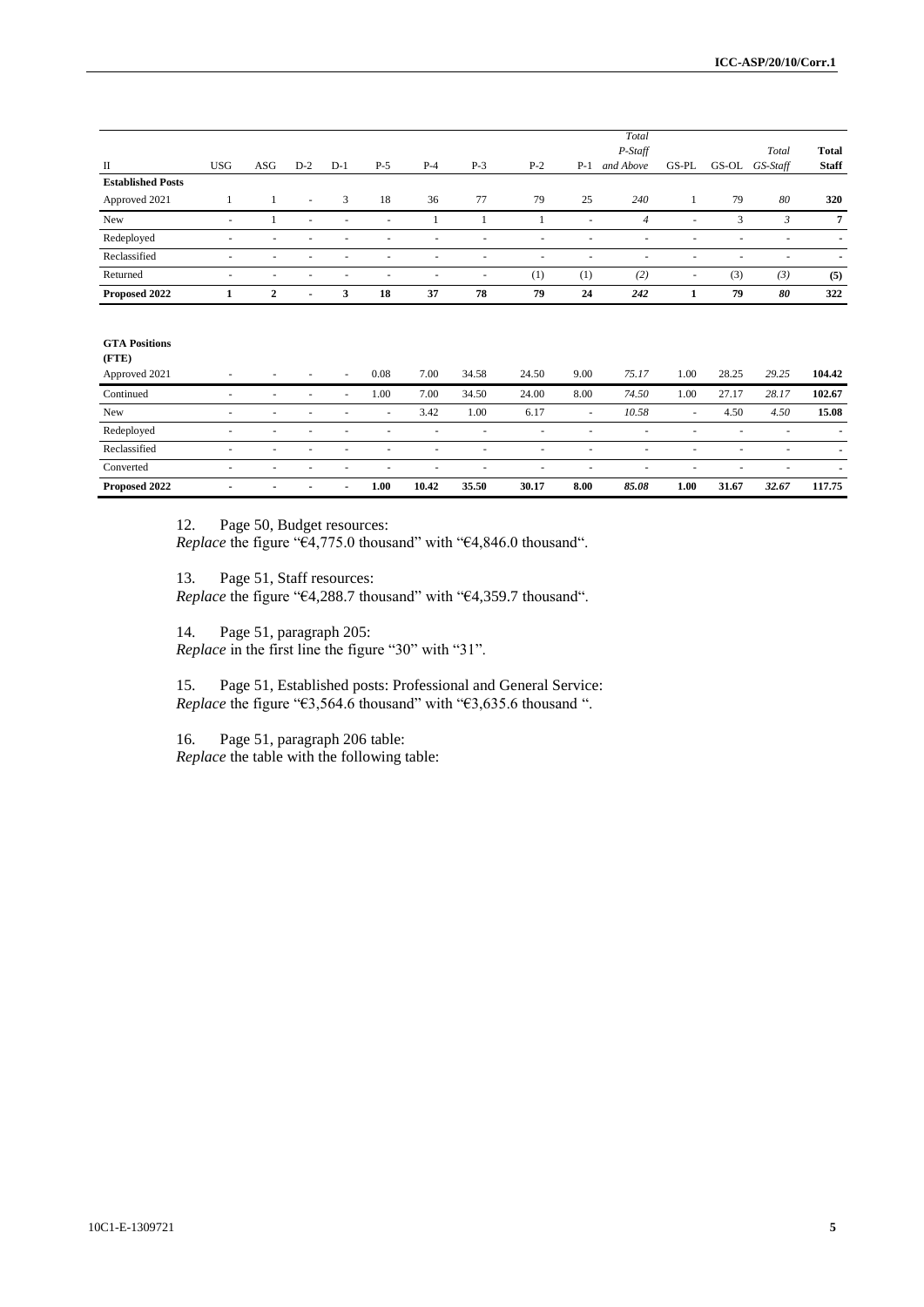| Title                                         | Grade | Number         |
|-----------------------------------------------|-------|----------------|
| Immediate Office of the Prosecutor            |       |                |
| Senior Adviser <sup>62</sup>                  | $P-5$ | 1              |
| Adviser <sup>63</sup>                         | $P-4$ | 1              |
| Special Assistant to the Prosecutor           | $P-2$ | $\overline{2}$ |
| Personal Assistant to the Prosecutor          | GS-PL | 1              |
| Administrative Assistant                      | GS-OL | 1              |
|                                               |       | 6              |
| Office of External Affairs                    |       |                |
| Director <sup>64</sup>                        | $D-1$ | 1              |
| Head, International Cooperation Section       | $P-5$ | 1              |
| <b>International Cooperation Adviser</b>      | $P-4$ | 1              |
| Judicial Cooperation Adviser                  | $P-4$ | 1              |
| <b>External Relations Adviser</b>             | $P-3$ | 1              |
| <b>Associate Judicial Cooperation Adviser</b> | $P-2$ | 1              |
| <b>Judicial Cooperation Assistant</b>         | GS-OL | $\overline{c}$ |
| <b>Administrative Assistant</b>               | GS-OL | $\overline{2}$ |
|                                               |       | 10             |
| <b>Public Information Unit</b>                |       |                |
| Public Information Officer                    | $P-3$ | $\overline{c}$ |
| <b>Public Information Assistant</b>           | GS-OL | $\mathbf{1}$   |
|                                               |       | 3              |
| <b>Legal Advisory Section</b>                 |       |                |
| Legal Adviser                                 | $P-4$ | $\mathbf{1}$   |
| Associate Legal Adviser                       | $P-2$ | $\overline{2}$ |
| Associate Programme Officer                   | $P-2$ | 1              |
|                                               |       | 4              |
| Financial Planning and Control Unit           |       |                |
| Senior Manager                                | $P-5$ | 1              |
| <b>Administration Officer</b>                 | $P-3$ | 1              |
| <b>Associate Administration Officer</b>       | $P-2$ | 1              |
| Finance and General Administration Assistant  | GS-OL | 3              |
|                                               |       | 6              |
| OTP HR Liaison Office                         |       |                |
| HR Liaison and Coordination Officer           | $P-3$ | $\mathbf{1}$   |
| <b>HR Staff Assistant</b>                     | GS-OL | 1              |
|                                               |       | $\mathbf{2}$   |
| <b>Total</b>                                  |       | 31             |

17. Page 52, footnote 68

*Replace* in the first line the figure "176" with "275 and 276".

18. Page 56, table 13: *Replace* table 13 with the following table:

 $62$  This post is created by repurposing the former Senior Legal Adviser position in LAS. The change is budget neutral. See para. 106 below.

 $63$  The former title of the post was Chef de Cabinet. The change is consistent with the recommendations of the IER report. See *Independent Expert Review of the International Criminal Court and the Rome Statute – Final Report*, 30 September 2020, para.154 and R54.

<sup>&</sup>lt;sup>64</sup> This is an existing post. Its title used to be Director, JCCD and it was located in former Programme 2200, JCCD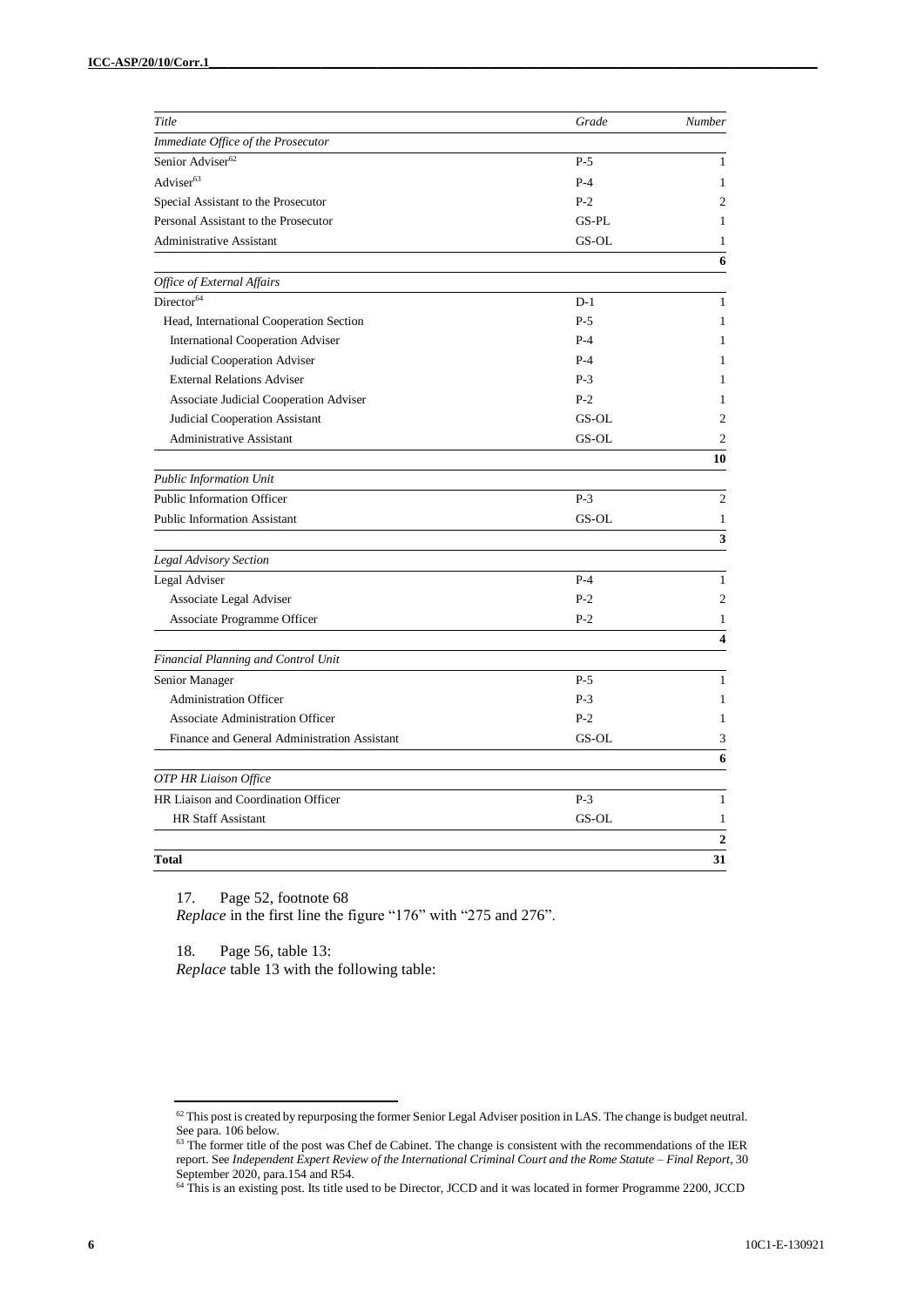|                                   | 2021          | <b>Resource Changes</b> |         |             |
|-----------------------------------|---------------|-------------------------|---------|-------------|
| Programme A:                      | Approved      |                         |         | Proposed    |
| <b>Prosecutor Pillar</b>          | <b>Budget</b> | Amount                  | %       | 2022 Budget |
| Professional staff                | 2,454.4       | 379.5                   | 15.5    | 2,833.9     |
| General Service staff             | 713.8         | 87.9                    | 12.3    | 801.7       |
| Subtotal staff                    | 3,168.2       | 467.4                   | 14.8    | 3,635.6     |
| General temporary assistance      | 307.8         | 416.3                   | 135.3   | 724.1       |
| Temporary assistance for meetings |               |                         |         |             |
| Overtime                          |               |                         |         |             |
| Subtotal other staff              | 307.8         | 416.3                   | 135.3   | 724.1       |
| Travel                            | 251.2         | (208.2)                 | (82.9)  | 42.9        |
| Hospitality                       | 5.0           |                         |         | 5.0         |
| Contractual services              | 10.0          | 178.4                   | 1,784.0 | 188.4       |
| Training                          | 10.0          | 90.0                    | 900.0   | 100.0       |
| Consultants                       | 50.0          | 100.0                   | 200.0   | 150.0       |
| General operating expenses        |               |                         |         |             |
| Supplies and materials            |               |                         |         |             |
| Furniture and equipment           |               |                         |         |             |
| Subtotal non-staff                | 326.2         | 160.2                   | 49.1    | 486.3       |
| <b>Total</b>                      | 3,802.2       | 1,043.9                 | 27.5    | 4,846.0     |

19. Page 56, table 14:

*Replace* table 14 with the following table:

| <b>Prosecutor</b>          | <b>USG</b> | ASG | $D-2$ | $D-1$ | $P-5$                    | $P-4$          | $P-3$                    | $P-2$          | $P-1$                    | Total P-Staff<br>and above | GS-PL                    |      | Total<br>GS-OL GS-Staff Total Staff |                |
|----------------------------|------------|-----|-------|-------|--------------------------|----------------|--------------------------|----------------|--------------------------|----------------------------|--------------------------|------|-------------------------------------|----------------|
| <b>Established Posts</b>   |            |     |       |       |                          |                |                          |                |                          |                            |                          |      |                                     |                |
| Approved 2021              | 1          |     |       | 1     | 3                        | 4              | 5                        | 7              | $\overline{\phantom{0}}$ | 21                         | 1                        | 10   | 11                                  | 32             |
| New                        | ٠          |     |       |       |                          | ٠              |                          |                | ٠                        | ٠                          |                          |      |                                     |                |
| Redeployed                 |            |     |       |       |                          |                |                          |                |                          |                            |                          |      |                                     |                |
| Reclassified               |            |     |       |       |                          |                |                          |                |                          |                            |                          |      |                                     |                |
| Returned                   |            |     |       |       |                          |                |                          |                | ÷                        |                            |                          |      |                                     |                |
| Proposed 2022              |            | ٠   |       |       | 3                        | 4              | 5                        | 7              | ٠                        | 21                         | 1                        | 10   | 11                                  | 32             |
| <b>GTA Positions (FTE)</b> |            |     |       |       |                          |                |                          |                |                          |                            |                          |      |                                     |                |
| Approved 2021              |            |     |       |       |                          | $\blacksquare$ | 1.58                     | 1.50           | $\blacksquare$           | 3.08                       |                          |      | $\overline{\phantom{a}}$            | 3.08           |
| Continued                  |            |     |       |       |                          | ٠              | 1.50                     | 1.00           | ÷,                       | 2.50                       |                          |      | $\overline{a}$                      | 2.50           |
| New                        | ٠          |     |       |       | $\overline{\phantom{a}}$ | 1.50           | $\overline{\phantom{a}}$ | 2.17           | ٠                        | 3.67                       | $\overline{\phantom{a}}$ | 1.00 | 1.00                                | 4.67           |
| Redeployed                 |            |     |       |       |                          |                | (1)                      | $\overline{a}$ | $\overline{a}$           | (1)                        | ٠                        |      |                                     | (1)            |
| Reclassified               | ٠          |     |       |       |                          |                |                          |                |                          | $\overline{a}$             |                          |      |                                     | $\blacksquare$ |
| Converted                  |            |     |       |       |                          |                |                          |                |                          |                            |                          |      |                                     |                |
| Proposed 2022              |            |     |       |       | $\blacksquare$           | 1.50           | 0.50                     | 3.17           | $\blacksquare$           | 5.17                       | $\blacksquare$           | 1.00 | 1.00                                | 6.17           |

20. Page 62, footnote 83

*Replace* in the first line the figure "176" with "276".

21. Page 63, Budget resources: *Replace* the figure "€30,280.1 thousand" with "€30,013.1 thousand".

22. Page 64, Staff resources:

*Replace* the figure "€28,378.1 thousand" with "€28,111.1 thousand".

23. Page 64, Established posts: Professional and General Service: *Replace* the figure "€21,281.5 thousand" with "€21,014.5 thousand ".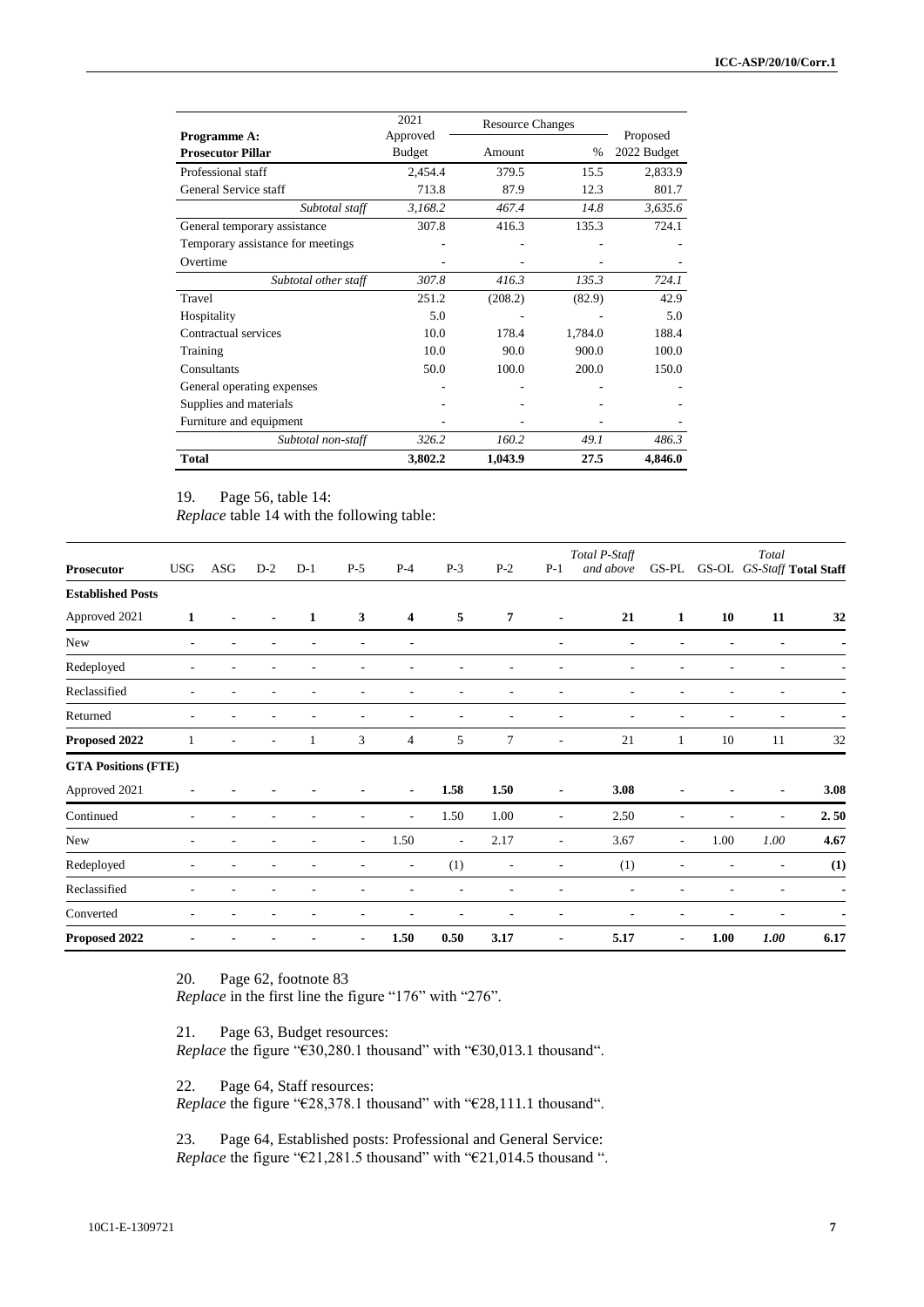#### 24. Page 64, paragraph 275: *Replace* the table with the following table:

| Title                                                     | Grade      | Number           |
|-----------------------------------------------------------|------------|------------------|
| Deputy Prosecutor                                         | <b>ASG</b> | $\overline{c}$   |
| Personal Assistant to the Deputy Prosecutor               | GS-OL      | 1                |
| Senior Coordinator (Investigation/Analysis) <sup>85</sup> | $P-5$      | $\boldsymbol{2}$ |
| Senior Coordinator (Legal) <sup>86</sup>                  | $P-5$      | $\mathbf{1}$     |
|                                                           |            | 6                |
| Gender and Children Unit                                  |            |                  |
| Head, Gender and Children Unit                            | $P-4$      | $\mathbf{1}$     |
| <b>Associate Victims Expert</b>                           | $P-2$      | 3<br>4           |
| <b>Preliminary Examination Section</b>                    |            |                  |
| <b>Situation Analyst</b>                                  | $P-3$      | 3                |
| <b>Associate Situation Analyst</b>                        | $P-2$      | 5                |
| <b>Assistant Situation Analyst</b>                        | $P-1$      | $\overline{c}$   |
|                                                           |            | 10               |
| <b>Appeals Section</b>                                    |            |                  |
| Senior Appeals Counsel                                    | $P-5$      | $\mathbf{1}$     |
| Appeals Counsel                                           | $P-4$      | 3                |
| Appeals Counsel                                           | $P-3$      | 3                |
| Case Manager                                              | $P-1$      | 1                |
| <b>Trial Support Assistant</b>                            | GS-OL      | 1                |
|                                                           |            | 9                |
| <b>International Cooperation Advisers</b>                 |            |                  |
| <b>International Cooperation Adviser</b>                  | $P-4$      | 1                |
| <b>International Cooperation Adviser</b>                  | $P-3$      | 6<br>$1^{87}$    |
| <b>Associate International Cooperation Adviser</b>        | $P-2$      | 8                |
| Analysts                                                  |            |                  |
| Analyst (Crime Pattern)                                   | $P-4$      | $\mathbf{1}$     |
| Analyst                                                   | $P-3$      | 6                |
| <b>Associate Analyst</b>                                  | $P-2$      | 5                |
| Analysis Assistant                                        | GS-OL      | $\overline{c}$   |
|                                                           |            | 14               |
| Investigators                                             |            |                  |
| Team Leader                                               | $P-4$      | 6                |
| Senior Investigator                                       | $P-4$      | 3                |
| Investigator                                              | $P-3$      | 21               |
| Associate Investigator                                    | $P-2$      | 25               |
|                                                           |            | 55               |

<sup>&</sup>lt;sup>85</sup> One Investigations Coordinator post already exists in Programme 2300. Its title will be changed to Senior Coordinator (Investigation/Analysis) to reflect the functions of this role. Another Senior Coordinator (Investigation/Analysis) post will be created by repurposing the post of Head, Investigative Analysis Section (P-5). <sup>86</sup> The two Senior Coordinator (Legal) posts in the prosecution pillars will be created by repurposing the existing post of Head, Preliminary Examination Section (P-5) (in former Programme 2200) and by redeploying the GTA position of Senior Appeals Counsel (P-5) in the Appeals and Prosecution Legal Coordination Section (in former Programme 2400), approved since 2020.

<sup>87</sup> One vacant P-2 post was transferred within JCCD from PES to ICS taking into account the Section's structure and the need for greater cooperation support in relation to the situations under investigation.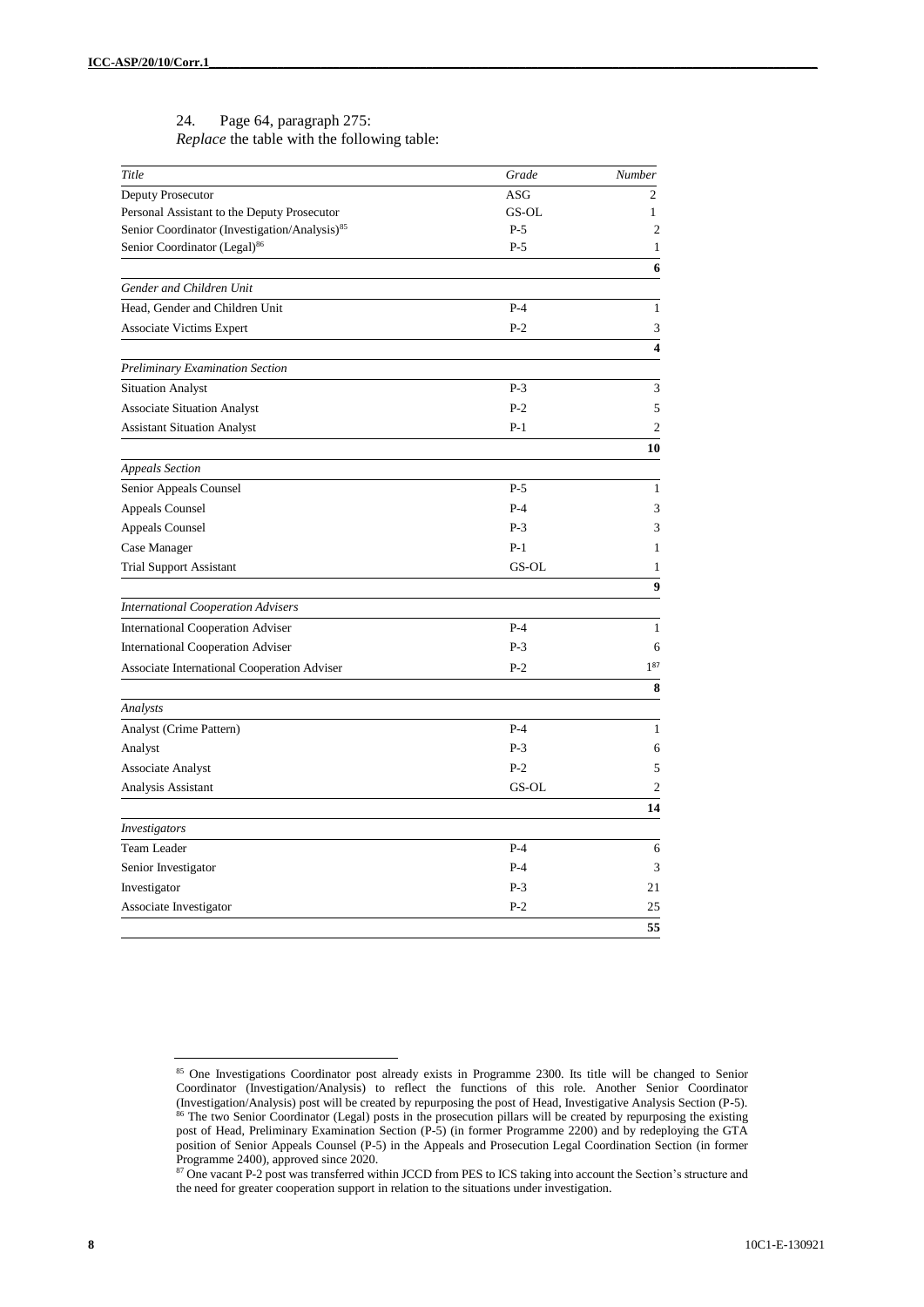| Title                                | Grade | <b>Number</b> |
|--------------------------------------|-------|---------------|
| <b>Prosecutors</b>                   |       |               |
| Principal Trial Lawyer <sup>88</sup> | $D-1$ | 1             |
| Senior Trial Lawyer                  | $P-5$ | 8             |
| <b>Trial Lawyer</b>                  | $P-4$ | 11            |
| <b>Trial Lawyer</b>                  | $P-3$ | 14            |
| Legal Officer                        | $P-3$ | 1             |
| Associate Trial Lawyer               | $P-2$ | 19            |
| <b>Assistant Legal Officer</b>       | $P-1$ | 10            |
| Case Manager                         | $P-1$ | 7             |
| <b>Trial Support Assistant</b>       | GS-OL | 4             |
|                                      |       | 75            |
| <b>Total</b>                         |       | 181           |

25. Page 65, paragraph 276

*Replace* in the second line the word "Three" with "Four" and the number "(2.40 FTE)" with "(2.92 FTE)".

26. Page 66, paragraph 277 *Replace* the table with the following table:

| Title                                          | Grade | <b>Number</b>  | <b>Months</b> | <b>FTE</b> |           |
|------------------------------------------------|-------|----------------|---------------|------------|-----------|
| Senior Coordinator (Legal) <sup>89</sup>       | $P-5$ | 1              | 12            | 1.0        | Continued |
| Special Assistant (Prosecutions) <sup>90</sup> | $P-3$ | 1              | 12            | 1.0        | Continued |
| Special Assistant (Prosecutions) <sup>91</sup> | $P-3$ | 1              | 12            | 1.0        | Continued |
| Personal Assistant to the Deputy Prosecutor    | GS-PL | 1              | 12            | 1.0        | Continued |
|                                                |       | 4              | 48            | 4.0        |           |
| Gender and Children Unit                       |       |                |               |            |           |
| Legal Officer                                  | $P-3$ | $\mathbf{1}$   | 12            | 1.0        | New       |
|                                                |       | 1              | 12            | 1.0        |           |
| Preliminary Examination Section                |       |                |               |            |           |
| <b>Situation Analyst</b>                       | $P-3$ | $2^{92}$       | 24            | 2.0        | Continued |
|                                                |       | $\overline{2}$ | 24            | 2.0        |           |
| <b>Appeals Section</b>                         |       |                |               |            |           |
| <b>Appeals Counsel</b>                         | $P-4$ | $\mathbf{1}$   | 5             | 0.4        | New       |
| <b>Associate Appeals Counsel</b>               | $P-2$ | 1              | 12            | 1.0        | Continued |
|                                                |       | $\overline{2}$ | 17            | 1.4        |           |
| <b>International Cooperation Advisers</b>      |       |                |               |            |           |
| <b>International Cooperation Adviser</b>       | $P-3$ | 1              | 12            | 1.0        | Continued |
|                                                |       | 1              | 12            | 1.0        |           |
| Analysts                                       |       |                |               |            |           |
| Analyst                                        | $P-3$ | 7              | 84            | 7.0        | Continued |
| Analysis Assistant                             | GS-OL | 8              | 90            | 7.5        | Continued |
|                                                |       | 15             | 174           | 14.5       |           |
| <i>Investigators</i>                           |       |                |               |            |           |

*Investigators*

<sup>88</sup> This post will be created by repurposing the existing post of Director, Prosecution Division (D-1) in former Programme 2400.

<sup>&</sup>lt;sup>89</sup> Redeployed and repurposed from Senior Appeals Counsel (P-5) in former Appeals and Prosecution Legal Coordination Section in former Programme 2400.

<sup>&</sup>lt;sup>90</sup> Continued GTA position, formerly in Programme 2400, Prosecution Division.

<sup>&</sup>lt;sup>91</sup> Redeployed from IOP (previous title: Special Assistant to the Prosecutor).

<sup>92</sup> One vacant GTA position (P-3) was transferred within JCCD from ICS to PES taking into account the Section's structure, the advanced progress in situations under preliminary examination and the need to ensure their continuity towards investigation.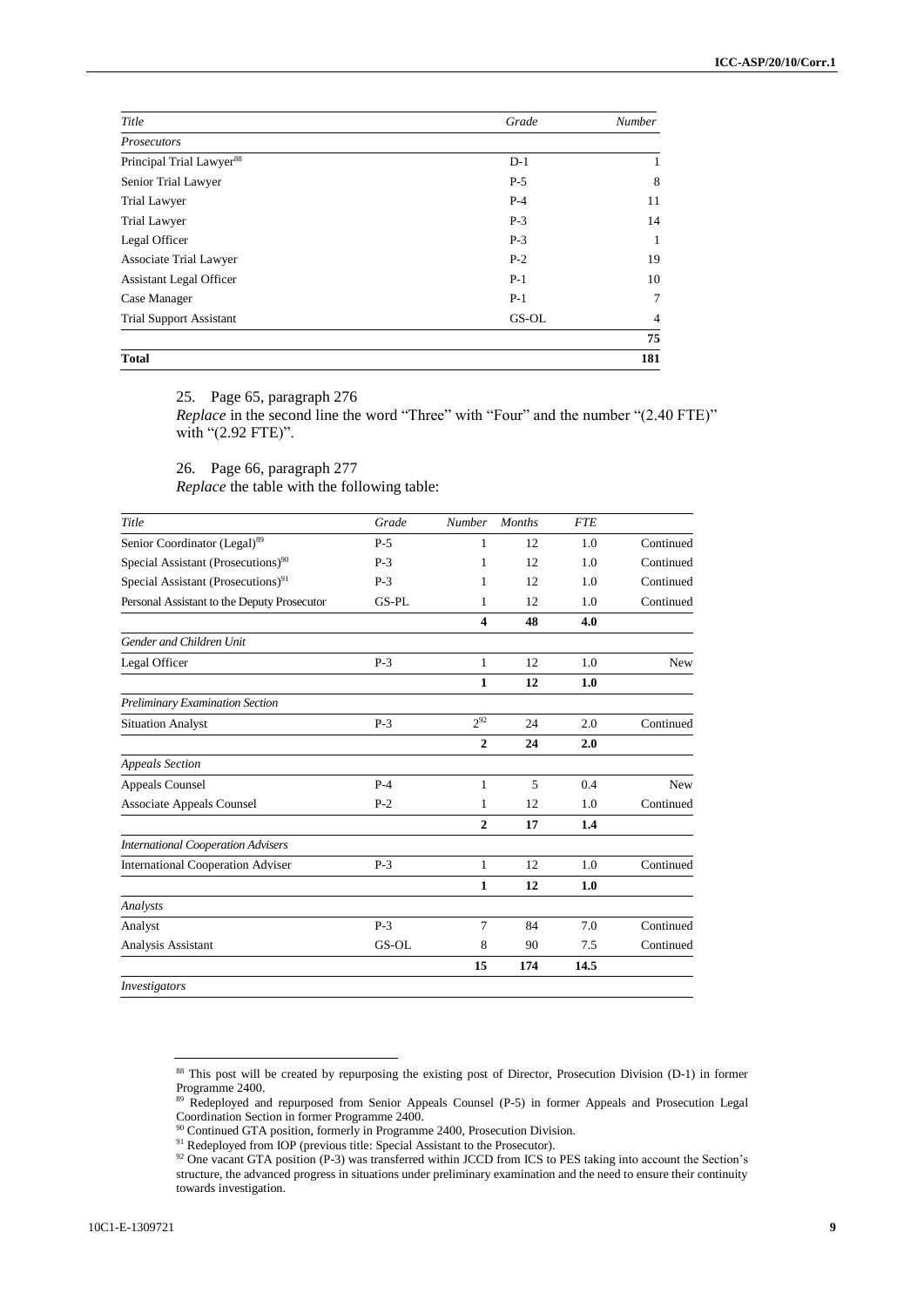| Title                                      | Grade | <b>Number</b> | <b>Months</b> | <b>FTE</b> |            |
|--------------------------------------------|-------|---------------|---------------|------------|------------|
| Senior Investigator                        | $P-4$ | 1             | 12            | 1.0        | Continued  |
| Senior Investigator                        | $P-4$ | 1             | 12            | 1.0        | New        |
| Investigator                               | $P-3$ | 8             | 96            | 8.0        | Continued  |
| Associate Investigator                     | $P-2$ | 8             | 90            | 7.5        | Continued  |
| Situation-Specific Investigation Assistant | GS-OL | 6             | 72            | 6.0        | Continued  |
|                                            |       | 24            | 282           | 23.5       |            |
| <b>Prosecutors</b>                         |       |               |               |            |            |
| Trial Lawyer                               | $P-4$ | 1             | 6             | 0.5        | <b>New</b> |
| Trial Lawyer                               | $P-4$ | 4             | 48            | 4.0        | Continued  |
| <b>Trial Lawyer</b>                        | $P-3$ | 2             | 24            | 2.0        | Continued  |
| Associate Trial Lawyer                     | $P-2$ | 2             | 24            | 2.0        | Continued  |
| Case Management Coordinator                | $P-2$ | 1             | 12            | 1.0        | Continued  |
| <b>Assistant Legal Officer</b>             | $P-1$ | 4             | 48            | 4.0        | Continued  |
| Case Manager                               | $P-1$ | 1             | 12            | 1.0        | Continued  |
| <b>Trial Support Assistant</b>             | GS-OL | 1             | 6             | 0.5        | Continued  |
|                                            |       | 16            | 180           | 15.0       |            |
| <b>Total</b>                               |       | 65            | 749           | 62.42      |            |

27. Page 67, paragraph 280:

*Replace* in the first line the figure "two" with "one".

*Delete* in first line "(equivalent to 1.5 FTE)" and in the fourth line "One additional GTA position is requested at the P-2 level to sustain capacity in the light of the increased and foreseeable cooperation needs across the situations.".

28. Page 69, table 15:

*Replace* table 15 with the following table:

|                                   |                      |                        | <b>Resource Changes</b> |         |               |
|-----------------------------------|----------------------|------------------------|-------------------------|---------|---------------|
| <b>Programme B:</b>               |                      | 2021                   |                         |         | Proposed 2022 |
| <b>Prosecution Pillars</b>        |                      | <b>Approved Budget</b> | Amount                  | %       | <b>Budget</b> |
| Professional staff                |                      | 19,728.6               | 717.9                   | 3.6     | 20,446.5      |
| General Service staff             |                      | 765.6                  | (197.6)                 | (25.8)  | 568.0         |
|                                   | Subtotal staff       | 20,494.2               | 520.3                   | 2.5     | 21,014.5      |
| General temporary assistance      |                      | 6,294.2                | 802.4                   | 12.7    | 7,096.6       |
| Temporary assistance for meetings |                      |                        |                         |         |               |
| Overtime                          |                      |                        |                         |         |               |
|                                   | Subtotal other staff | 6,294.2                | 802.4                   | 12.7    | 7,096.6       |
| Travel                            |                      | 1,395.9                | 506.0                   | 36.3    | 1,902.0       |
| Hospitality                       |                      |                        |                         |         |               |
| Contractual services              |                      |                        |                         |         |               |
| Training                          |                      |                        |                         |         |               |
| Consultants                       |                      |                        |                         |         |               |
| General operating expenses        |                      |                        |                         |         |               |
| Supplies and materials            |                      | 27.5                   | (27.5)                  | (100.0) |               |
| Furniture and equipment           |                      |                        |                         |         |               |
|                                   | Subtotal non-staff   | 1,423.4                | 478.5                   | 33.6    | 1,902.0       |
| <b>Total</b>                      |                      | 28,211.8               | 1,801.2                 | 6.4     | 30,013.0      |

29. Page 69, table 16: *Replace* table 16 with the following table: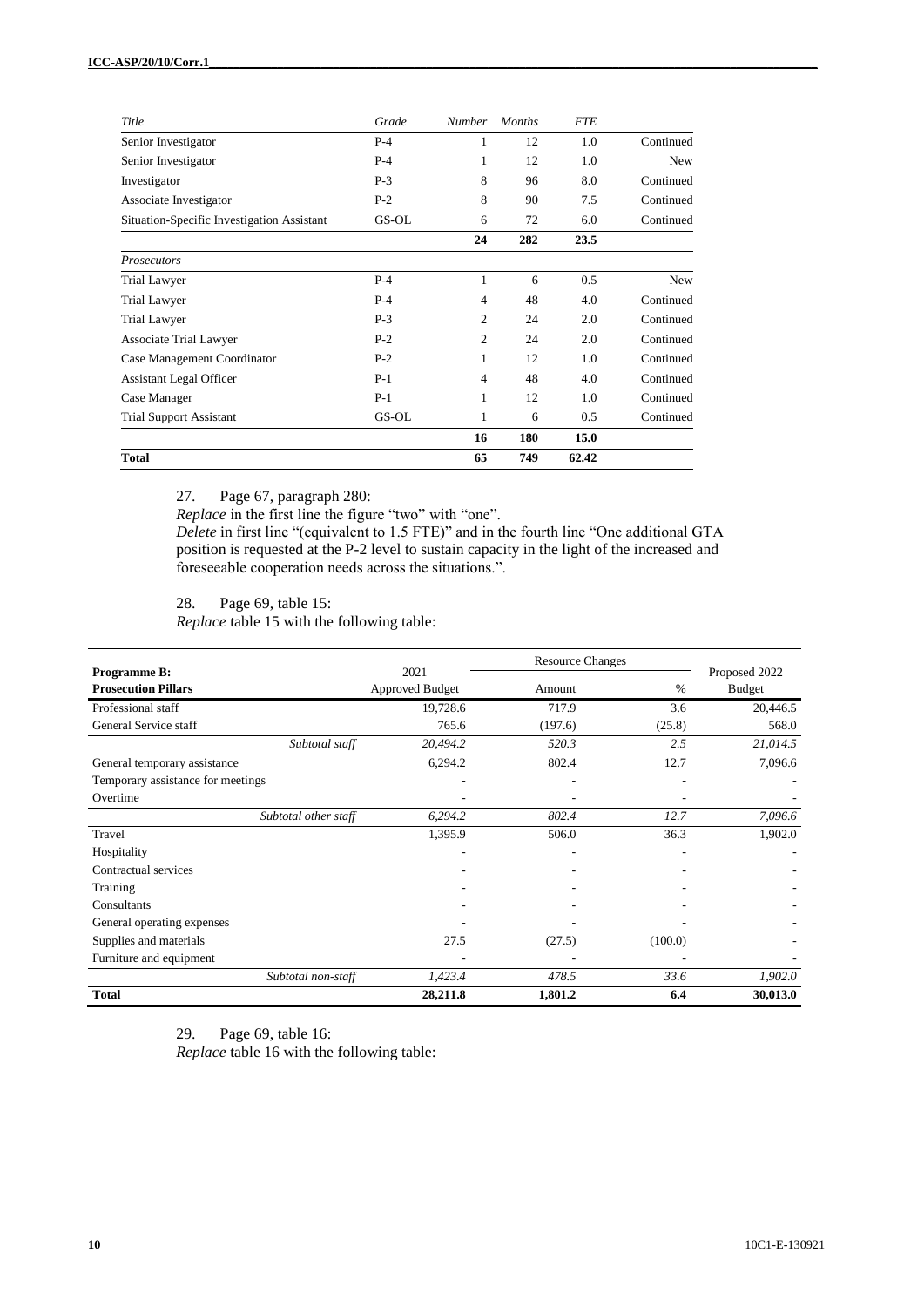| <b>Prosecution</b>            |                |              |       |       |                          |                |                          |       |                | Total P-Staff |                          |                          | Total                | <b>Total</b> |
|-------------------------------|----------------|--------------|-------|-------|--------------------------|----------------|--------------------------|-------|----------------|---------------|--------------------------|--------------------------|----------------------|--------------|
| <b>Pillars</b>                | <b>USG</b>     | ASG          | $D-2$ | $D-1$ | $P-5$                    | $P-4$          | $P-3$                    | $P-2$ | $P-1$          | and above     |                          |                          | GS-PL GS-OL GS-Staff | <b>Staff</b> |
| <b>Established Posts</b>      |                |              |       |       |                          |                |                          |       |                |               |                          |                          |                      |              |
| Approved 2021                 | ٠              | 1            | ÷,    | 1     | 12                       | 26             | 54                       | 59    | 20             | 173           | $\overline{\phantom{a}}$ | 8                        | 8                    | 181          |
| New                           | $\overline{a}$ | 1            |       |       |                          |                |                          |       |                | 1             | ٠                        | $\overline{a}$           |                      | 1            |
| Redeployed                    |                |              |       |       |                          |                |                          |       |                |               |                          |                          |                      |              |
| Reclassified                  |                |              |       |       |                          |                |                          |       |                |               |                          |                          |                      |              |
| Returned                      | ٠              |              |       |       |                          |                | $\overline{\phantom{a}}$ | (1)   | $\overline{a}$ | (1)           | ٠                        | $\overline{\phantom{a}}$ | ٠                    | (1)          |
| Proposed 2022                 |                | $\mathbf{2}$ |       | 1     | 12                       | 26             | 54                       | 58    | 20             | 173           | ٠                        | 8                        | 8                    | 181          |
| <b>GTA Positions</b><br>(FTE) |                |              |       |       |                          |                |                          |       |                |               |                          |                          |                      |              |
| Approved 2021                 |                |              |       |       | 0.08                     | 5.00           | 21.00                    | 11.50 | 5.00           | 42.58         | 1.00                     | 14.00                    | 15.00                | 57.58        |
| Continued                     |                |              |       |       | 1.0                      | 5.00           | 21.00                    | 11.50 | 5.00           | 43.50         | 1.00                     | 14.00                    | 15.00                | 58.50        |
| New                           |                |              |       |       | $\overline{\phantom{a}}$ | 1.92           | 1.00                     |       |                | 2.92          |                          |                          |                      | 2.92         |
| Redeployed                    |                |              |       |       |                          | $\overline{a}$ | 1.00                     |       | $\overline{a}$ | 1.00          |                          |                          | $\overline{a}$       | 1.00         |
| Reclassified                  |                |              |       |       |                          |                |                          |       |                |               |                          |                          |                      |              |
| Converted                     |                |              |       |       |                          |                |                          |       |                |               |                          |                          |                      |              |
| Proposed 2022                 |                |              |       |       | 1.0                      | 6.92           | 23.00                    | 11.50 | 5.00           | 47.42         | 1.00                     | 14.00                    | 15.00                | 62.42        |

30. Page 71, paragraph 295

*Insert* in the third line "including specialised operational support needs such as eDiscovery and cloud-based initiatives" before ".".

31. Page 72, Budget resources: *Replace* the figure "€16,273.7 thousand" with "€16,518.3 thousand".

32. Page 73, Staff resources: *Replace* the figure "€14,326.8 thousand" with "€14.571.4 thousand".

33. Page 73, paragraph 306 *Insert* in the third line "eDiscovery and Data Analysis Officer (P4)," before "Knowledge Management Officer (P-3)".

34. Page 73, paragraph 307

*Replace* in the first line "is entirely" with "would be" and in the second line the word "four" with "five".

*Insert* in the second line "one Associate Analyst (Data Analysis) (P2)," before "One Assistant information Officer (P-1)".

35. Page 73, Established posts: Professional and General Service: *Replace* the figure "€9,303.6 thousand" with "€9.548.2 thousand ".

36. Page 73, footnote 97 *Insert* "Additionally, paras 479, 555, 751, 753 and 756, as well as R285 and R291 support the modernization/creation of the identified posts." at the end.

37. Page 73, paragraph 309 *Replace* the table with the following table: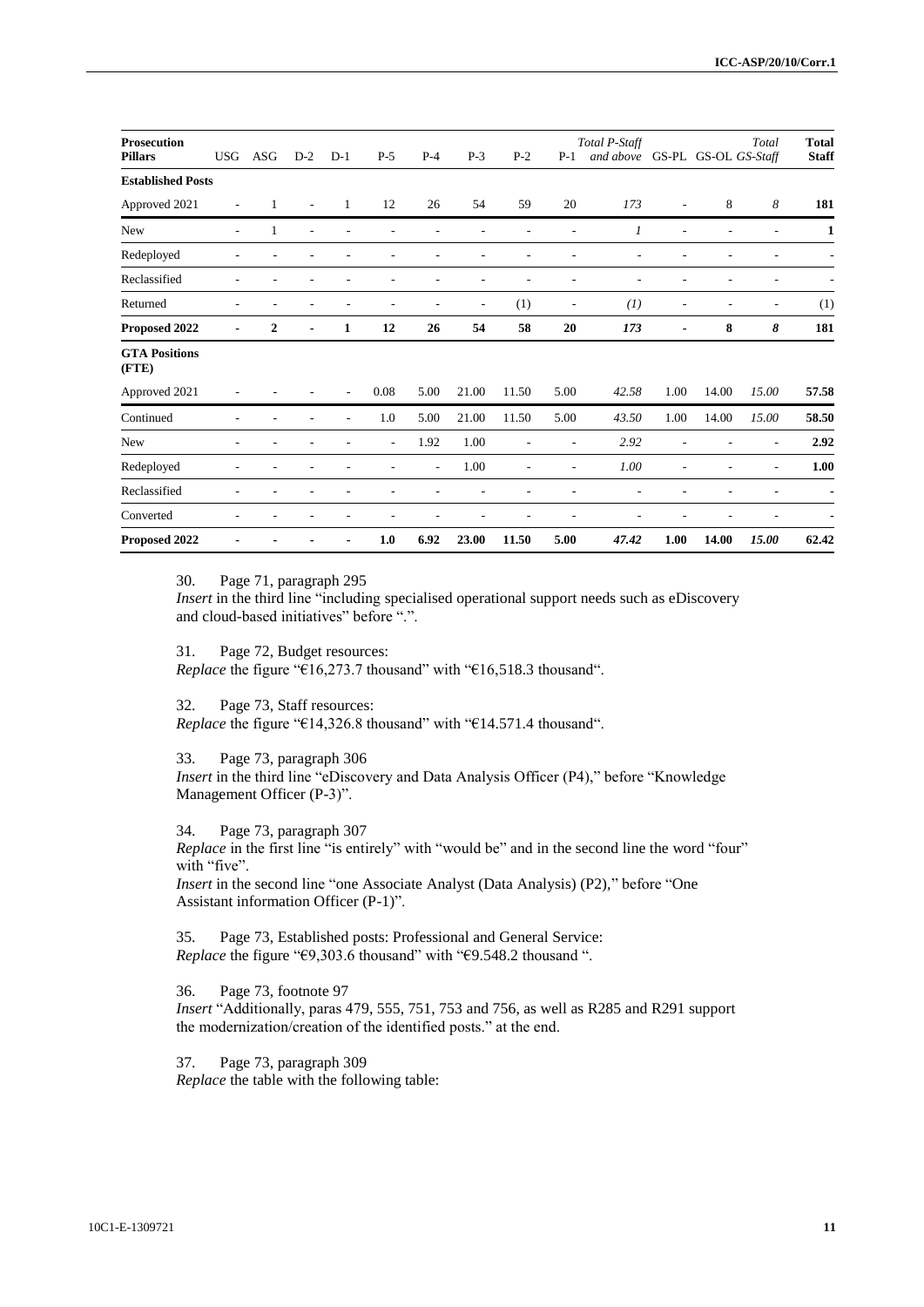| Title                                                 | Grade                  | Number           |
|-------------------------------------------------------|------------------------|------------------|
| Director, Integrated Services <sup>99</sup>           | $D-1$                  | 1                |
| <b>Administrative Assistant</b>                       | GS-OL                  | 1                |
|                                                       |                        | $\boldsymbol{2}$ |
| <b>Integrated Services Administrative Team</b>        |                        |                  |
| <b>Administrative Assistant</b>                       | GS-OL                  | $\tau$           |
|                                                       |                        | 7                |
| Planning and Operations Section                       |                        |                  |
| Head, Planning and Operations Section                 | $P-5$                  | 1                |
| Head, Protection Strategies Unit                      | $P-4$                  | 1                |
| Protection Strategies Officer                         | $P-3$                  | 1                |
| Associate Protection Strategies Officer               | $P-2$                  | 1                |
| Protection Strategies Assistant                       | GS-OL                  | 5                |
| Head, Operational Risk and Support Unit               | $P-4$                  | 1                |
| <b>Operations Officer</b>                             | $P-3$                  | 2                |
| <b>Operations Officer (Security)</b>                  | $P-3$                  | 1                |
| Operations Risk and Field Officer                     | $P-3$                  | $\overline{4}$   |
| <b>Information Analyst</b>                            | $P-2$                  | 2                |
| <b>Assistant Analyst</b>                              | $P-1$                  | 1                |
| Field Operations Coordinator                          | GS-OL                  | 5                |
| <b>Field Operations Assistant</b>                     | GS-OL                  | 2                |
| <b>Operations Assistant</b>                           | GS-OL                  | 2                |
| Witness Management Assistant                          | GS-OL                  | $\mathbf{1}$     |
| Administrative Assistant                              | GS-OL                  | 3                |
|                                                       |                        | 33               |
| Information Knowledge and Evidence Management Section |                        |                  |
| <b>Information Management Coordinator</b>             | $P-5$                  | 1                |
| <b>Systems Architect</b>                              | $P-4$                  | 1                |
| eDiscovery and Data Analysis Officer <sup>99bis</sup> | $P-4$                  | 1                |
| Knowledge Management Officer                          | $P-3$                  | 1                |
| Information Officer (Evidence and Analysis Systems)   | $P-2$                  | 2                |
| <b>Associate Business Solutions Officer</b>           | $P-2$                  | 1                |
| Project Coordination Assistant                        | GS-OL                  | 1                |
| Senior Information Management Assistant               | GS-OL                  | 1                |
| <b>Information Management Assistant</b>               | GS-OL                  | 6                |
| Head, Information and Evidence Unit                   | $P-3$                  | 1                |
| Associate Information and Evidence Officer            | $P-2$                  | 1                |
| Data Processing Manager                               | $P-2$                  | 1                |
| Database Coordinator                                  | $P-1$                  | 3                |
| Data Processing Assistant <sup>100</sup>              | GS-OL                  | 7                |
| <b>Information Storage Assistant</b>                  | GS-OL                  | 2                |
| Disclosure/Search Assistant                           | GS-OL                  | 1                |
| Senior Evidence Assistant                             | GS-OL                  | 1                |
| <b>Evidence Assistant</b>                             | $\operatorname{GS-OL}$ | 4                |
| Archive and Vault Manager                             | GS-OL                  | 1                |
|                                                       |                        | 37               |

<sup>&</sup>lt;sup>99</sup> Repurposed from the post of Director, Investigation Division (D-1) in former Programme 2300.<br><sup>99bis</sup> One Associate Analyst (Data Analyst) (P2) position formerly in IAS (Programme 2310) is discontinued to offset the 2022 increase.

<sup>&</sup>lt;sup>100</sup> Three Data Processing Assistants reallocated to IKEMS from IAS.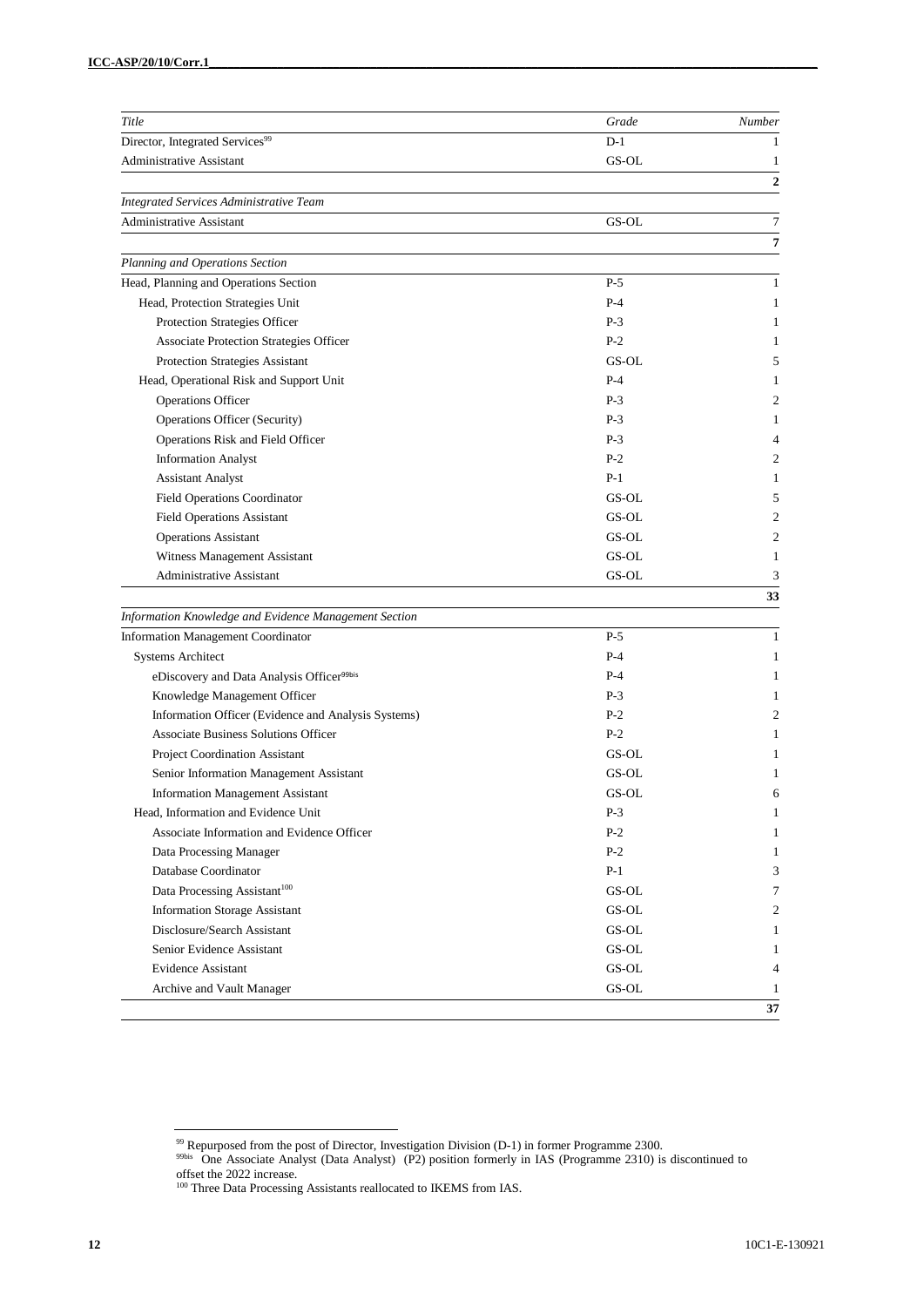| Title                                              | Grade | Number         |
|----------------------------------------------------|-------|----------------|
| Forensic Science Section                           |       |                |
| Head, Forensic Science Section                     | $P-5$ | $\mathbf{1}$   |
| Forensic Officer                                   | $P-3$ | 2              |
| Cyber Forensic Investigator                        | $P-3$ | 3              |
| Associate Analyst (Geographic Information Systems) | $P-2$ | 1              |
| <b>Associate Analyst</b>                           | $P-2$ | 1              |
| <b>Information Storage Assistant</b>               | GS-OL | 1              |
|                                                    |       | 9              |
| Language Services Unit                             |       |                |
| Language Coordinator                               | $P-4$ | $\mathbf{1}$   |
| Reviser (one English and one French)               | $P-4$ | 2              |
| <b>Interpretation Coordinator</b>                  | $P-3$ | $\mathbf{1}$   |
| Translator (English)                               | $P-3$ | 1              |
| Translator (French)                                | $P-3$ | 1              |
| Translator (Arabic)                                | $P-3$ | 1              |
| Associate Translator (English)                     | $P-2$ | 1              |
| <b>Associate Translator (French)</b>               | $P-2$ | 1              |
| Associate Translator (Arabic)                      | $P-2$ | 1              |
| Language Services Assistant                        | GS-OL | 3              |
| Senior Transcript Coordinator                      | GS-OL | 1              |
| <b>Transcript Coordinator and Reviewer</b>         | GS-OL | 1              |
| <b>Transcript Reviewer</b>                         | GS-OL | $\overline{4}$ |
| <b>Transcription Assistant</b>                     | GS-OL | 1              |
|                                                    |       | 20             |
| <b>Total</b>                                       |       | 108            |

38. Page 80, below paragraph 341 Insert two paragraphs:

341bis. In establishing this much needed foundation, the proposed high-level breakdown of non-recurring project funding is:

 $\overline{\phantom{a}}$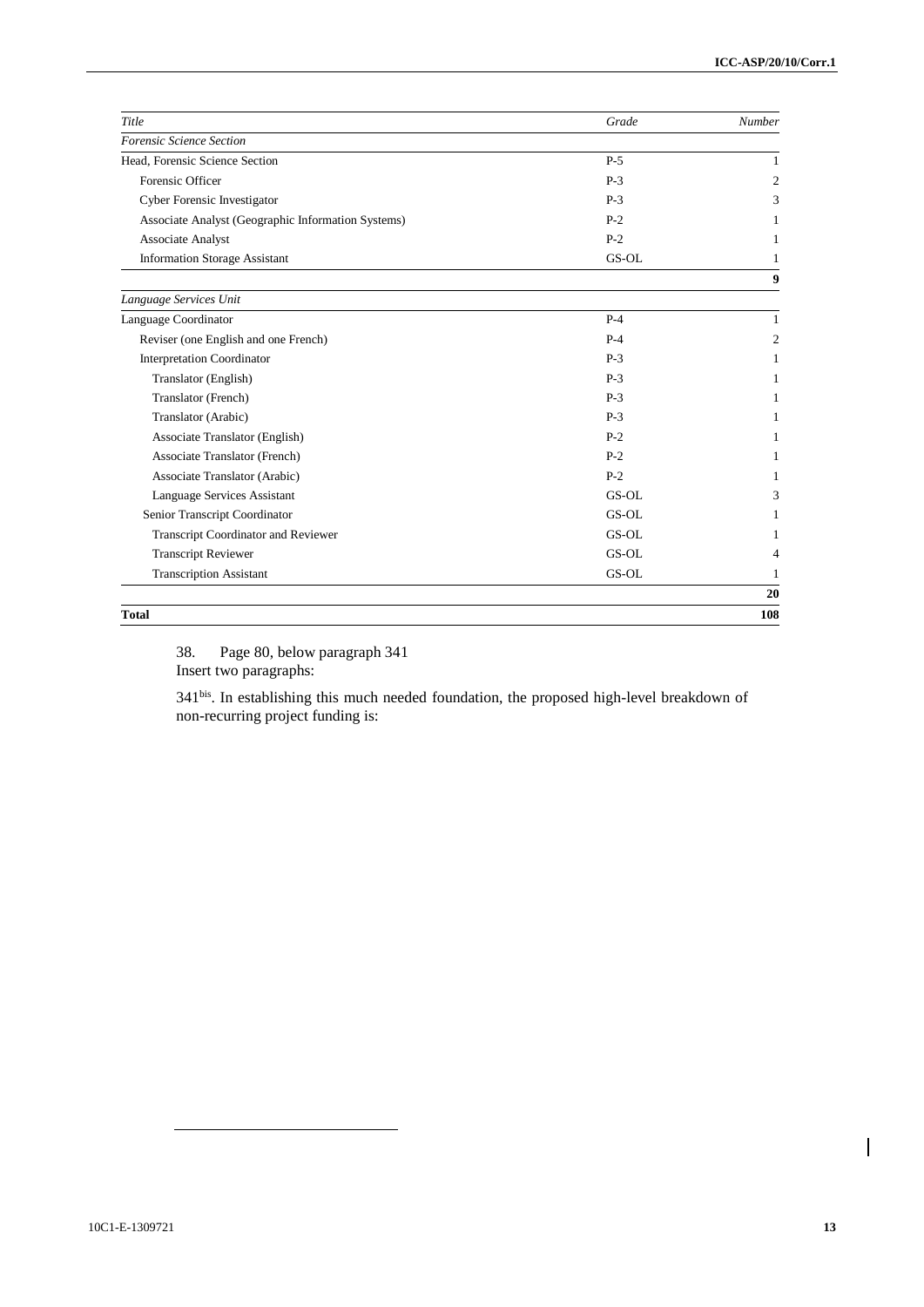| Focus Area                   | Description                                                                                                                                                                                                                                                                                                                                                                                                                                                                                                                                                                                                                                                                                                                          | <b>Funding Allocation</b> |
|------------------------------|--------------------------------------------------------------------------------------------------------------------------------------------------------------------------------------------------------------------------------------------------------------------------------------------------------------------------------------------------------------------------------------------------------------------------------------------------------------------------------------------------------------------------------------------------------------------------------------------------------------------------------------------------------------------------------------------------------------------------------------|---------------------------|
| <b>Business Architecture</b> | Definition of requirements<br>and reorientation of the<br>OTP's<br>business<br>IT<br>architecture and processes, in<br>order to streamline business<br>these and their integration in<br>optimized information<br>an<br>model. The aim is to increase<br>integration across multiple<br>systems in order to enable the<br>OTP to move to the cloud<br>and complete the necessary<br>modernization in anticipation<br>of the launch of the 2023-<br>2025 IT Strategy                                                                                                                                                                                                                                                                  | 27%<br>$€81.0$ thousand   |
| IT Architecture              | Definition and design of the<br>technology<br>stack,<br>architecture<br>future<br>and<br>application portfolio in order<br>to ensure a foundational<br>capacity to meet the basic<br>requirements of OTP core<br>businesses and core business<br>systems                                                                                                                                                                                                                                                                                                                                                                                                                                                                             | 33%<br>$€99.0$ thousand   |
| Lighthouse                   | Completion of a grounded<br>lighthouse project to ensure a<br>streamlined<br>capacity<br>for<br>future digital transformation<br>within the OTP once the new<br>strategy is launched. The aim<br>is to crystalize a segment of<br>the OTP's business and IT<br>architectures<br>thereby<br>resulting in a lessons learned<br>exercise<br>prior<br>the<br>to<br>commencement of the next<br>IT strategy. This will provide<br>a hedge against unwanted,<br>unexpected or unnecessary<br>expenditures<br>within<br>the<br>strategy, thereby ensuring<br>better stewardship and a<br>financially more cautious<br>approach<br>to<br>progressive<br>modernization and digital<br>transformation both in the<br>OTP and across the Court. | 40%<br>$€120.0$ thousand  |

341<sup>ter</sup>. These efforts, undertaken in close collaboration with IMSS and Registry, and in anticipation of the 2023-2025 IT Strategy, will serve as the building blocks that pave the Court's orientation toward a more holistic approach to modernization, including the cloud, as well as its overall approach to digital transformation and increased automation over the next four years.

39. Page 81, table 17:

*Replace* table 17 with the following table: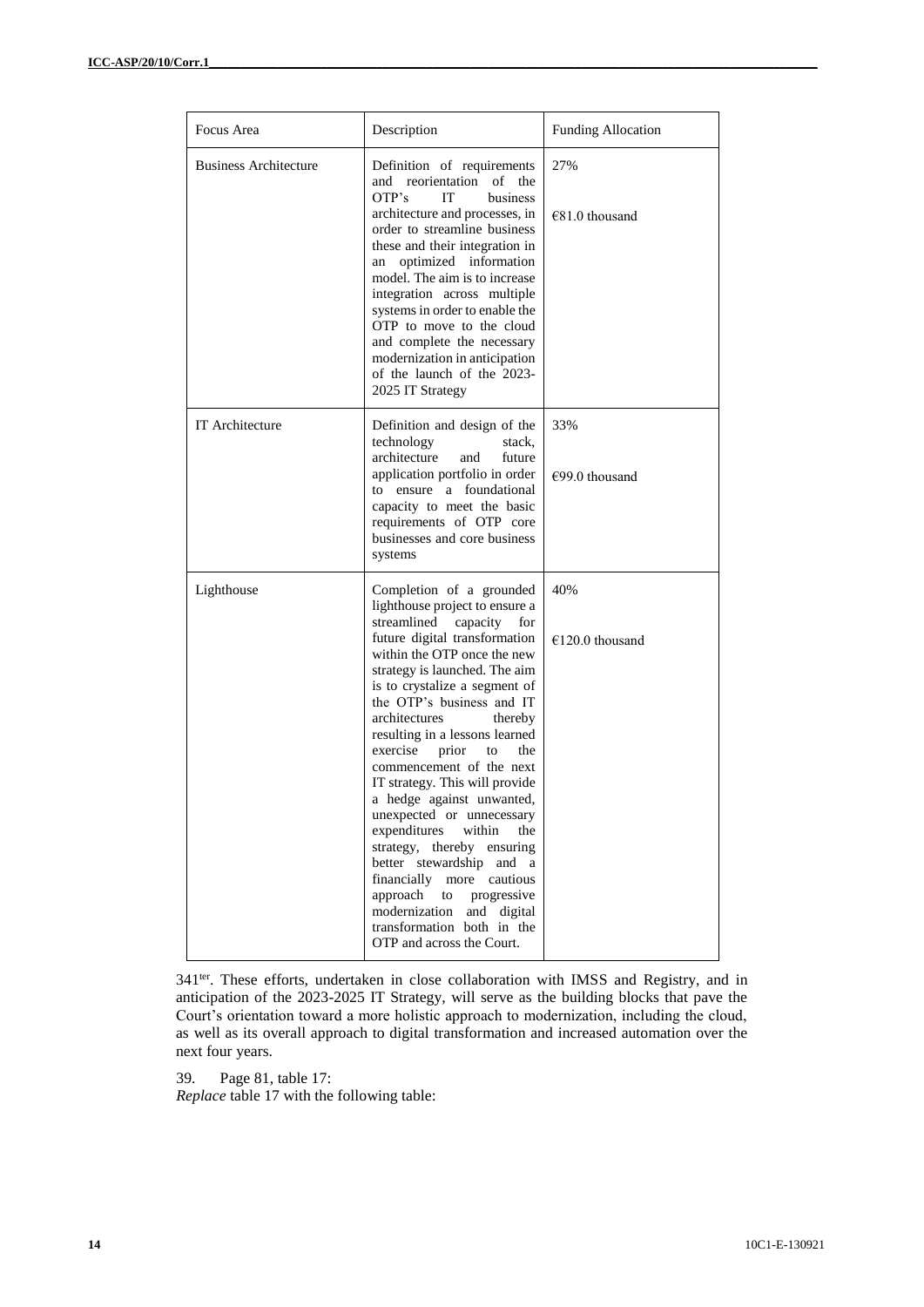| <b>Programme C: Integrated Services</b> | 2021<br>Approved | <b>Resource Changes</b> |       | Proposed    |
|-----------------------------------------|------------------|-------------------------|-------|-------------|
| Pillar                                  | <b>Budget</b>    | Amount                  | $\%$  | 2022 Budget |
| Professional staff                      | 5,816.3          | (176.7)                 | (3.0) | 5,639.6     |
| General Service staff                   | 3,553.2          | 355.4                   | 10.0  | 3,908.6     |
| Subtotal staff                          | 9,369.5          | 178.7                   | (1.9) | 9,548.2     |
| General temporary assistance            | 4,598.2          | 425.0                   | 9.2   | 5,023.2     |
| Temporary assistance for meetings       |                  |                         |       |             |
| Overtime                                |                  |                         |       |             |
| Subtotal other staff                    | 4,598.2          | 425.0                   | 9.2   | 5,023.2     |
| Travel                                  | 326.6            | (21.8)                  | (6.7) | 304.9       |
| Hospitality                             |                  |                         |       |             |
| Contractual services                    | 360.0            | 10.0                    | 2.8   | 370.0       |
| Training                                |                  |                         |       |             |
| Consultants                             |                  |                         |       |             |
| General operating expenses              | 440.0            | 237.0                   |       | 677.0       |
| Supplies and materials                  | 52.5             | 62.5                    | 119.0 | 115.0       |
| Furniture and equipment                 | 174.0            | 306.0                   |       | 480.0       |
| Subtotal non-staff                      | 1,353.1          | 593.7                   | 43.9  | 1,946.9     |
| <b>Total</b>                            | 15,320.8         | 1,197.4                 | 7.8   | 16,518.3    |

40. Page 81, table 18:

*Replace* table 18 with the following table:

| <b>Integrated</b>          |            |     |       |              |                |                |       |                          |                          | Total P-Staff            |                          |       | Total                      |       |
|----------------------------|------------|-----|-------|--------------|----------------|----------------|-------|--------------------------|--------------------------|--------------------------|--------------------------|-------|----------------------------|-------|
| <b>Services</b>            | <b>USG</b> | ASG | $D-2$ | $D-1$        | $P-5$          | $P-4$          | $P-3$ | $P-2$                    | $P-1$                    | and above                | GS-PL                    |       | GS-OL GS-Staff Total Staff |       |
| <b>Established Posts</b>   |            |     |       |              |                |                |       |                          |                          |                          |                          |       |                            |       |
| Approved 2021              |            |     |       | $\mathbf{1}$ | 3              | 6              | 18    | 13                       | 5                        | 46                       | $\overline{\phantom{a}}$ | 61    | 61                         | 107   |
| New                        | ٠          |     |       |              | L.             | 1              | 1     | 1                        | ÷,                       | $\mathfrak{Z}$           | ٠                        | 3     | $\mathfrak{Z}$             | 6     |
| Redeployed                 | ٠          |     |       |              |                |                |       |                          |                          | $\overline{\phantom{a}}$ |                          |       |                            |       |
| Reclassified               |            |     |       |              |                |                |       |                          |                          | ٠                        |                          |       |                            |       |
| Returned                   | ٠          |     |       |              |                |                |       | $\overline{\phantom{a}}$ | (1)                      | (1)                      | $\overline{\phantom{a}}$ | (3)   | (3)                        | (4)   |
| Proposed 2022              |            |     |       | $\mathbf{1}$ | 3              | $\overline{7}$ | 19    | 14                       | 4                        | 48                       |                          | 61    | 61                         | 109   |
| <b>GTA Positions (FTE)</b> |            |     |       |              |                |                |       |                          |                          |                          |                          |       |                            |       |
| Approved 2021              |            |     |       |              | ٠              | 2.00           | 12.00 | 11.50                    | 4.00                     | 29.5                     | $\overline{\phantom{a}}$ | 14.25 | 14.25                      | 43.75 |
| Continued                  | ٠          |     |       |              | ٠              | 2.00           | 12.00 | 11.50                    | 3.00                     | 28.50                    | $\overline{\phantom{a}}$ | 13.17 | 13.17                      | 41.67 |
| New                        | ÷          |     |       |              |                |                |       | 4.00                     | $\overline{\phantom{a}}$ | 4.00                     | ٠                        | 3.50  | 3.50                       | 7.50  |
| Redeployed                 |            |     |       |              |                |                |       |                          |                          |                          |                          |       |                            |       |
| Reclassified               |            |     |       |              |                |                |       |                          |                          |                          |                          |       |                            |       |
| Converted                  |            |     |       |              |                |                |       |                          |                          |                          |                          |       |                            |       |
| Proposed 2022              |            |     |       |              | $\blacksquare$ | 2.00           | 12.00 | 15.50                    | 3.00                     | 32.50                    |                          | 16.67 | 16.67                      | 49.17 |

41. Page 96, paragraph 425:

*Replace* in the second line the figures "416, 417 and 418" with "422, 423, 424".

42. Page 125:

*Replace* in the second table header the figures "226" with "26".

43. Page 210, annex V (a):

*Replace* the table with the following table: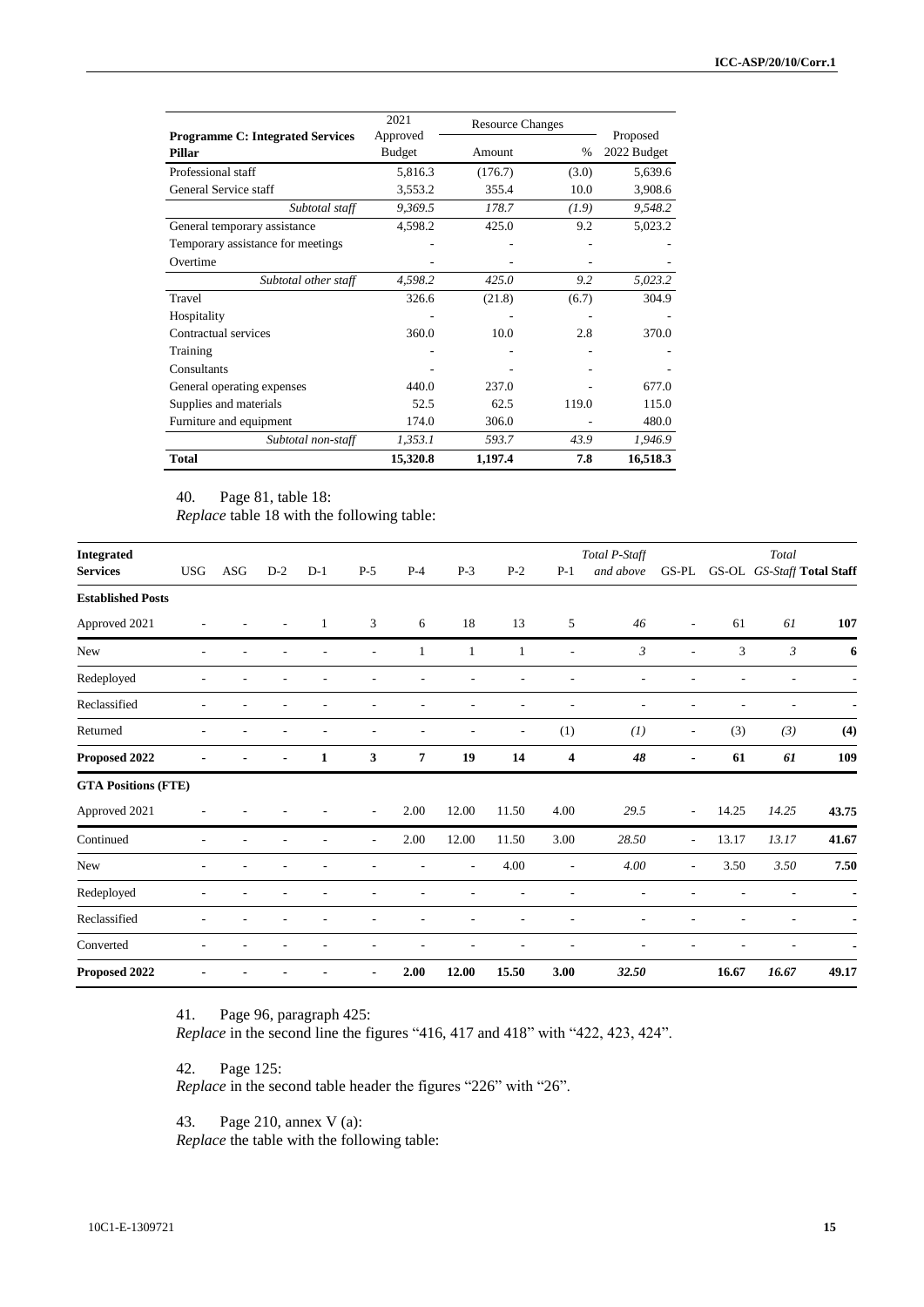|                       |      |     |                          |       |     |       |                          |                |    | Total                             |                          |                |       |                         |
|-----------------------|------|-----|--------------------------|-------|-----|-------|--------------------------|----------------|----|-----------------------------------|--------------------------|----------------|-------|-------------------------|
|                       |      |     |                          |       |     |       |                          |                |    | $P-Statf$                         |                          |                | Total | <b>Total</b>            |
| <b>Total Court</b>    | USG. | ASG | $D-2$                    | $D-1$ | P-5 | $P-4$ | $P-3$                    | $P-2$          |    | P-1 and above GS-PL GS-OLGS-Staff |                          |                |       | <b>Staff</b>            |
| Major Programme I     |      |     |                          |       | 3   | 3     | 21                       | 12             |    | 39                                |                          | 11             | 12    | 51                      |
| Major Programme II    |      | 2   | ٠                        | 3     | 18  | 37    | 78                       | 79             | 24 | 242                               |                          | 79             | 80    | 322                     |
| Major Programme III   |      |     | $\overline{\phantom{0}}$ | 3     | 22  | 45    | 85                       | 92             | 6  | 254                               | 15                       | 312            | 327   | 581                     |
| Major Programme IV    |      |     |                          |       |     |       |                          |                |    | 5                                 | $\mathcal{L}$            | 3              | 5     | 10                      |
| Major Programme VI    |      |     |                          |       | ٠   | 4     | $\overline{c}$           | $\overline{c}$ |    | 9                                 | $\overline{\phantom{0}}$ | $\overline{c}$ | 2     | 11                      |
| Major Programme VII-5 |      |     |                          |       |     |       | $\overline{\phantom{0}}$ |                |    | $\mathfrak{Z}$                    | ۰                        |                |       | $\overline{\mathbf{4}}$ |
| Major Programme VII-6 |      |     |                          |       |     |       |                          |                |    | 3                                 | $\overline{\phantom{0}}$ |                |       | $\boldsymbol{4}$        |
| <b>Grand Total</b>    |      | 3   | ۰.                       | 9     | 45  | 92    | 188                      | 187            | 30 | 555                               | 19                       | 409            | 428   | 983                     |

#### 44. Page 224, annex X:

*Replace* the table with the following table:

|                                                                 | APB 2021  | Additional<br>resources<br>(Contingency<br>Fund) | Reductions<br>to the<br>baseline | <b>UNCS</b><br>changes | VR changes               | <b>Baseline</b>       | 2022 PPB  | 2022 PPB -<br>baseline | Variance Variance 2022<br>PPB - 2021<br>APB |
|-----------------------------------------------------------------|-----------|--------------------------------------------------|----------------------------------|------------------------|--------------------------|-----------------------|-----------|------------------------|---------------------------------------------|
| Major Programme                                                 | [a]       | [b]                                              | $\lceil c \rceil$                | [d]                    |                          | $[e]$ $[f=a+b+c+d+e]$ | [g]       | $[h=g-f]$              | $[i= g-a]$                                  |
| 1100 - Presidency                                               | 1,342.1   | $\overline{\phantom{a}}$                         | (184.7)                          | 3.2                    | L.                       | 1,160.6               | 1,609.9   | 449.3                  | 267.8                                       |
| 1200 - Chambers                                                 | 10,414.2  | L.                                               | $\sim$                           | (29.0)                 | ÷,                       | 10,385.2              | 11,760.3  | 1,375.1                | 1,346.1                                     |
| MP I - Judiciary                                                | 11,756.3  | $\overline{\phantom{a}}$                         | (184.7)                          | (25.8)                 | $\overline{\phantom{a}}$ | 11,545.8              | 13,370.2  | 1,824.4                | 1,613.9                                     |
| MP II - Office of the Prosecutor                                | 47,334.8  | $\sim$                                           | (206.2)                          | (109.6)                | $\overline{\phantom{a}}$ | 47,019.0              | 51,377.4  | 4,358.4                | 4,042.6                                     |
| 3100 - Office of the Registrar                                  | 1,666.2   |                                                  |                                  | (3.2)                  | ä,                       | 1,663.0               | 1,680.5   | 17.5                   | 14.3                                        |
| 3200 - Division of Management<br>Services (DMS)                 | 18,151.7  |                                                  | (394.3)                          | 171.1                  |                          | 17,928.5              | 18,756.3  | 827.8                  | 604.6                                       |
| P3300 - Division of Judicial<br>Services (DJS)                  | 34,758.3  |                                                  | (279.4)                          | 55.8                   |                          | 34,534.7              | 40,576.0  | 6,041.3                | 5,817.7                                     |
| 3800 - Division of External<br>Operations (DEO)                 | 21,207.8  |                                                  | (486.8)                          | (241.5)                |                          | 20,479.5              | 22,320.6  | 1,841.1                | 1,112.8                                     |
| SP3710 - Staff Council                                          |           |                                                  |                                  |                        | L.                       | ä,                    | 245.5     | 245.5                  | 245.5                                       |
| MP III - Registry                                               | 75,784.0  | $\overline{\phantom{a}}$                         | (1,160.5)                        | (17.8)                 | $\sim$                   | 74,605.7              | 83,578.9  | 8,973.2                | 7,794.9                                     |
| 4100 - ASP Conference                                           | 724.6     |                                                  |                                  | (2.2)                  | ÷,                       | 722.4                 | 1,148.9   | 426.5                  | 424.3                                       |
| 4200 - ASP Secretariat                                          | 981.8     |                                                  |                                  | 9.9                    |                          | 991.7                 | 869.5     | (122.2)                | (112.3)                                     |
| 4400 - Office of the President<br>of the Assembly               | 232.2     |                                                  |                                  | (8.4)                  |                          | 223.8                 | 254.3     | 30.5                   | 22.1                                        |
| 4500 - Committee on Budget<br>and Finance                       | 898.4     |                                                  |                                  | 1.7                    |                          | 900.1                 | 902.9     | 2.8                    | 4.5                                         |
| MP IV - Secretariat of the<br><b>Assembly of States Parties</b> | 2,837.0   |                                                  |                                  | 1.0                    | ä,                       | 2,838.0               | 3,175.6   | 337.6                  | 338.6                                       |
| $MPV-Premises$                                                  | 2,270.0   |                                                  |                                  |                        |                          | 2,270.0               | 2,270.0   |                        |                                             |
| MP VI - Secretariat of the<br><b>Trust Fund for Victims</b>     | 3,199.6   |                                                  |                                  | 74.5                   | 29.9                     | 3,304.0               | 3,388.2   | 84.2                   | 188.6                                       |
| MP VII-2 - Host State Loan                                      | 3,585.1   |                                                  |                                  |                        | ÷,                       | 3,585.1               | 3,585.1   |                        |                                             |
| MP VII-5 - Independent<br>Oversight Mechanism                   | 739.5     |                                                  |                                  | 1.6                    | L,                       | 741.1                 | 874.2     | 133.1                  | 134.7                                       |
| MP VII-6 - Office of Internal Audit                             | 752.7     |                                                  |                                  | 2.0                    |                          | 754.7                 | 775.0     | 20.3                   | 22.3                                        |
| ICC                                                             | 148,259.0 | ÷,                                               | (1,551.4)                        | (74.1)                 | 29.9                     | 146,663.4             | 162,394.6 | 15,731.2               | 14,135.6                                    |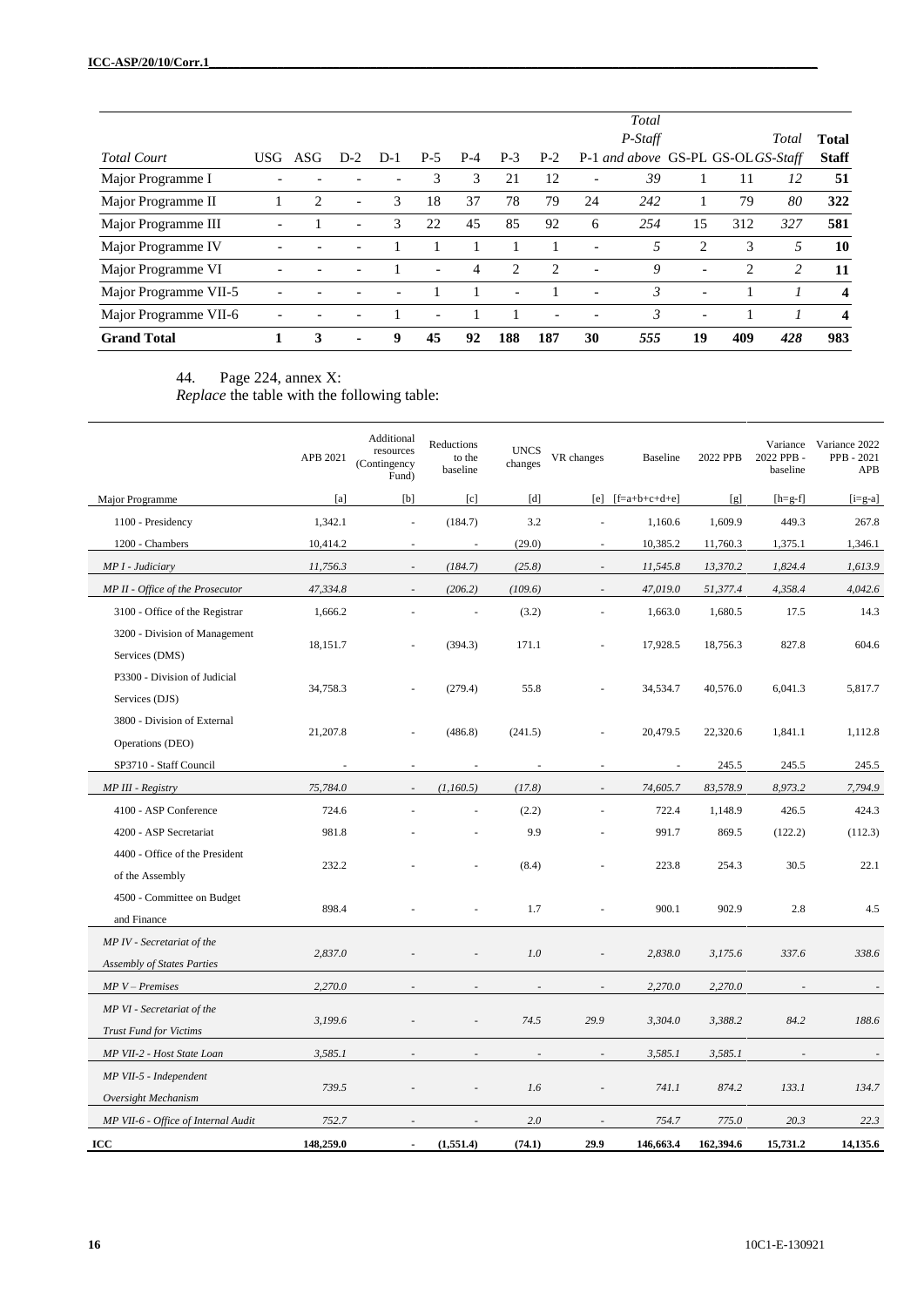45. Page 229, annex XIV, paragraph 7: *Replace* in the fourth line the figure "X" with "IX (b)".

46. Page 231, annex XVI, table A. Savings: *Replace* in the Achieved output (2022 PPB) column, in the tenth line of the last row, the word "to" with "by".

47. Page 244, annex XVII:

*Replace* in the 2022 Proposed column regarding Parameter 19 Number of suspects/ accused appearing before the Court, the figure "46" with "6".

48. Page 249, annex XIX: *Replace* the tables with the following tables:

|                                                              |          | 2020 Expenditures (thousands of euro) |                | 2021                      | <b>Resource Changes</b> |       |                         |
|--------------------------------------------------------------|----------|---------------------------------------|----------------|---------------------------|-------------------------|-------|-------------------------|
| <b>Major Programme II</b><br><b>Office of the Prosecutor</b> | Total    | Cont. Fund                            | Total Incl. CF | Approved<br><b>Budget</b> | Amount                  | $\%$  | Proposed<br>2022 Budget |
|                                                              |          |                                       |                |                           |                         |       |                         |
| Professional staff                                           |          |                                       |                | 27,999.3                  | 920.7                   | 3.3   | 28,920.0                |
| General Service staff                                        |          |                                       |                | 5,032.6                   | 245.7                   | 4.9   | 5,278.3                 |
| Subtotal staff                                               | 32,348.9 | $\overline{\phantom{a}}$              | 32,348.9       | 33,031.9                  | 1,166.4                 | 3.5   | 34,198.3                |
| General temporary assistance                                 | 9,915.5  | 117.6                                 | 10,033.1       | 11,200.2                  | 1,643.7                 | 14.7  | 12,843.9                |
| Temporary assistance for meetings                            | 3.0      |                                       | 3.0            |                           |                         |       |                         |
| Overtime                                                     |          |                                       |                |                           |                         |       |                         |
| Subtotal other staff                                         | 9,918.5  | 117.6                                 | 10,036.1       | 11,200.2                  | 1,643.7                 | 14.7  | 12,843.9                |
| Travel                                                       | 1,212.0  | 10.5                                  | 1,222.5        | 1,973.7                   | 276.1                   | 14.0  | 2,249.8                 |
| Hospitality                                                  | 3.0      | ٠                                     | 3.0            | 5.0                       |                         |       | 5.0                     |
| Contractual services                                         | 417.9    | ٠                                     | 417.9          | 370.0                     | 188.4                   | 50.9  | 558.4                   |
| Training                                                     | 6.6      | ٠                                     | 6.6            | 10.0                      | 90.0                    | 900.0 | 100.0                   |
| Consultants                                                  | 90.6     | 19.7                                  | 110.3          | 50.0                      | 100.0                   | 200.0 | 150.0                   |
| General operating expenses                                   | 633.1    |                                       | 633.1          | 440.0                     | 237.0                   | 53.9  | 677.0                   |
| Supplies and materials                                       | 88.4     | 7.1                                   | 95.5           | 80.0                      | 35.0                    | 43.8  | 115.0                   |
| Furniture and equipment                                      | 141.7    | ٠                                     | 141.7          | 174.0                     | 306.0                   | 175.9 | 480.0                   |
| Subtotal non-staff                                           | 2,593.2  | 37.3                                  | 2,630.5        | 3,102.7                   | 1,232.5                 | 39.7  | 4,335.2                 |
| <b>Total</b>                                                 | 44,860.6 | 154.9                                 | 45,015.5       | 47,334.8                  | 4,042.6                 | 8.5   | 51,377.4                |

|                          |                          |                          |                          |       |           |       |                          |       |                          | Total          |                          |                          |                |                |
|--------------------------|--------------------------|--------------------------|--------------------------|-------|-----------|-------|--------------------------|-------|--------------------------|----------------|--------------------------|--------------------------|----------------|----------------|
|                          |                          |                          |                          |       |           |       |                          |       |                          | P-Staff        |                          |                          | Total          | <b>Total</b>   |
| $\mathbf{I}$             | <b>USG</b>               | <b>ASG</b>               | $D-2$                    | $D-1$ | $P-5$     | $P-4$ | $P-3$                    | $P-2$ | $P-1$                    | and Above      | GS-PL                    | GS-OL                    | GS-Staff       | <b>Staff</b>   |
| <b>Established Posts</b> |                          |                          |                          |       |           |       |                          |       |                          |                |                          |                          |                |                |
| Approved 2021            |                          | 1                        | ٠                        | 3     | 18        | 36    | 77                       | 79    | 25                       | 240            | 1                        | 79                       | 80             | 320            |
| New                      | $\sim$                   |                          | ٠                        | ÷,    | $\bar{a}$ |       |                          | 1     | $\overline{a}$           | $\overline{4}$ | $\overline{\phantom{a}}$ | 3                        | $\mathfrak{Z}$ | 7              |
| Redeployed               |                          |                          |                          |       |           |       | ٠                        | ٠     |                          | ٠              | ٠                        | $\overline{\phantom{a}}$ | ٠              |                |
| Reclassified             | $\overline{\phantom{a}}$ |                          |                          |       | ٠         | ٠     | ٠                        | ٠     |                          | ٠              | ٠                        |                          | ٠              | $\blacksquare$ |
| Returned                 | ۰.                       | $\overline{\phantom{a}}$ | $\overline{\phantom{a}}$ | ٠     | ÷         | ٠     | $\overline{\phantom{a}}$ | (1)   | (1)                      | (2)            | $\sim$                   | (3)                      | (3)            | (5)            |
| Proposed 2022            | 1                        | $\mathbf{2}$             |                          | 3     | 18        | 37    | 78                       | 79    | 24                       | 242            | 1                        | 79                       | 80             | 322            |
|                          |                          |                          |                          |       |           |       |                          |       |                          |                |                          |                          |                |                |
| <b>GTA Positions</b>     |                          |                          |                          |       |           |       |                          |       |                          |                |                          |                          |                |                |
| (FTE)                    |                          |                          |                          |       |           |       |                          |       |                          |                |                          |                          |                |                |
| Approved 2021            |                          |                          |                          | ٠     | 0.08      | 7.00  | 34.58                    | 24.50 | 9.00                     | 75.17          | 1.00                     | 28.25                    | 29.25          | 104.42         |
| Continued                | ٠                        |                          | ٠                        | ٠     | 1.00      | 7.00  | 34.50                    | 24.00 | 8.00                     | 74.50          | 1.00                     | 27.17                    | 28.17          | 102.67         |
| New                      | ٠                        | $\overline{\phantom{a}}$ |                          | ٠     | ٠         | 3.42  | 1.00                     | 6.17  | $\sim$                   | 10.58          | $\sim$                   | 4.50                     | 4.50           | 15.08          |
| Redeployed               | $\overline{\phantom{a}}$ | ٠                        |                          | ٠     | ٠         | ٠     | $\overline{\phantom{a}}$ | ۰     | ٠                        | ٠              | ٠                        | $\overline{\phantom{a}}$ | ٠              |                |
| Reclassified             | $\overline{\phantom{a}}$ |                          |                          |       | ٠         | ٠     | ٠                        | ٠     | $\overline{\phantom{a}}$ | ÷              | ٠                        | $\overline{\phantom{a}}$ |                |                |
| Converted                | $\sim$                   | $\overline{\phantom{a}}$ | $\overline{\phantom{a}}$ | ٠     | ÷         | ÷     | ÷,                       | ٠     | ٠                        | ä,             | ٠                        | ٠                        | ٠              |                |
| Proposed 2022            |                          | $\blacksquare$           |                          | ٠     | 1.00      | 10.42 | 35.50                    | 30.17 | 8.00                     | 85.08          | 1.00                     | 31.67                    | 32.67          | 117.75         |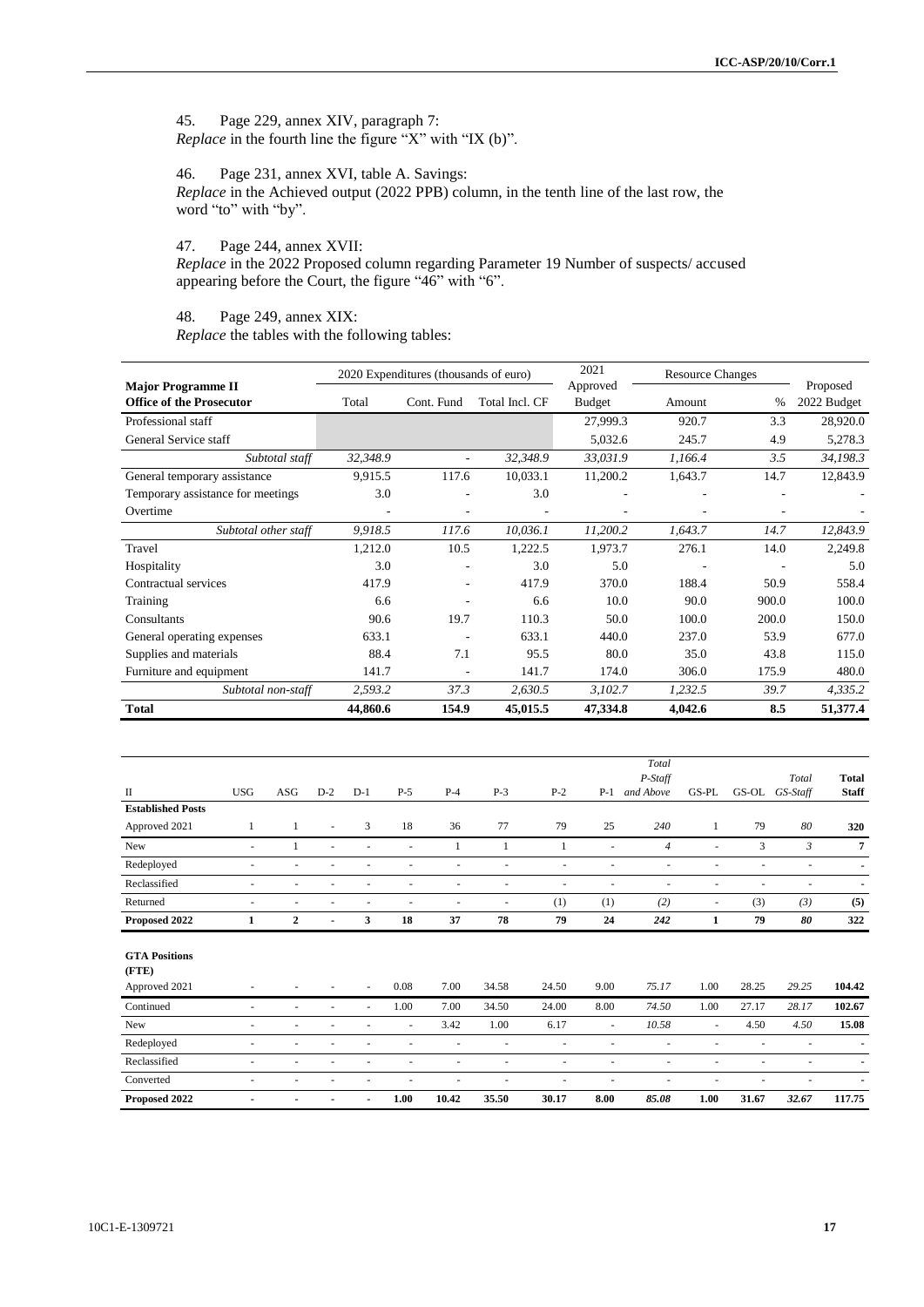|                                   | 2020 Expenditures (thousands of euros) |            |             | 2021     | <b>Resource Changes</b> |       |             |
|-----------------------------------|----------------------------------------|------------|-------------|----------|-------------------------|-------|-------------|
| <b>Immediate Office of the</b>    |                                        |            | Total Incl. | Approved |                         |       | Proposed    |
| <b>Prosecutor</b>                 | Total                                  | Cont. Fund | CF          | Budget   | Amount                  | $\%$  | 2022 Budget |
| Professional staff                |                                        |            |             | 4,290.9  | 139.6                   | 3.3   | 4,430.5     |
| General Service staff             |                                        |            |             | 2,517.6  | 59.1                    | 2.3   | 2,576.7     |
| Subtotal staff                    | 6,161.8                                |            | 6,161.8     | 6,808.5  | 198.7                   | 2.9   | 7,007.2     |
| General temporary assistance      | 2,754.8                                | 0.3        | 2,755.1     | 3,552.6  | 334.1                   | 9.4   | 3,886.7     |
| Temporary assistance for meetings | 3.0                                    |            | 3.0         |          |                         |       |             |
| Overtime                          | $\overline{\phantom{a}}$               | ۰          | ٠           |          | ۰                       |       |             |
| Subtotal other staff              | 2,757.8                                | 0.3        | 2,758.1     | 3,552.6  | 334.1                   | 9.4   | 3,886.7     |
| Travel                            | 124.7                                  | ۰          | 124.7       | 400.5    | 45.3                    | 11.3  | 445.8       |
| Hospitality                       | 3.0                                    |            | 3.0         | 5.0      |                         |       | 5.0         |
| Contractual services              | 411.5                                  |            | 411.5       | 370.0    | 90.1                    | 24.4  | 460.1       |
| Training                          | 0.3                                    |            | 0.3         | 10.0     | 90.0                    | 900.0 | 100.0       |
| Consultants                       |                                        | ۰          |             | 50.0     | 100.0                   | 200.0 | 150.0       |
| General operating expenses        | 10.2                                   |            | 10.2        | 7.5      | 2.5                     | 33.3  | 10.0        |
| Supplies and materials            | 88.4                                   | 7.1        | 95.5        | 80.0     | 35.0                    | 43.8  | 115.0       |
| Furniture and equipment           | 141.7                                  | ۰          | 141.7       | 174.0    | 306.0                   | 175.9 | 480.0       |
| Subtotal non-staff                | 779.8                                  | 7.1        | 786.9       | 1,097.0  | 668.9                   | 61.0  | 1,765.9     |
| <b>Total</b>                      | 9,699.4                                | 7.4        | 9,706.8     | 11,458.1 | 1,201.7                 | 9.5   | 12,659.8    |

|                                      | 2020 Expenditures (thousands of euros) |            |                          | <b>Resource Changes</b><br>2021 |         |        |             |
|--------------------------------------|----------------------------------------|------------|--------------------------|---------------------------------|---------|--------|-------------|
| <b>Jurisdiction, Complementarity</b> |                                        |            | Total Incl.              | Approved                        |         |        | Proposed    |
| and Cooperation Division             | Total                                  | Cont. Fund | CF                       | <b>Budget</b>                   | Amount  | $\%$   | 2022 Budget |
| Professional staff                   |                                        |            |                          | 3,093.9                         | (17.3)  | (0.6)  | 3,076.6     |
| General Service staff                |                                        |            |                          | 348.0                           | 7.0     | 2.0    | 355.0       |
| Subtotal staff                       | 3,079.5                                |            | 3,079.5                  | 3,441.9                         | (10.3)  | (0.3)  | 3,431.6     |
| General temporary assistance         | 661.5                                  |            | 661.5                    | 467.3                           | 159.9   | 34.2   | 627.2       |
| Temporary assistance for meetings    | ٠                                      |            | $\overline{\phantom{a}}$ |                                 | ۰       |        |             |
| Overtime                             |                                        |            |                          |                                 |         |        |             |
| Subtotal other staff                 | 661.5                                  | ٠          | 661.5                    | 467.3                           | 159.9   | 34.2   | 627.2       |
| Travel                               | 102.9                                  |            | 102.9                    | 305.7                           | (199.9) | (65.4) | 105.8       |
| Hospitality                          |                                        |            |                          |                                 |         |        |             |
| Contractual services                 |                                        |            |                          |                                 | 8.3     |        | 8.3         |
| Training                             |                                        |            |                          |                                 |         |        |             |
| Consultants                          |                                        |            |                          |                                 |         |        |             |
| General operating expenses           |                                        |            |                          |                                 |         |        |             |
| Supplies and materials               |                                        |            |                          |                                 |         |        |             |
| Furniture and equipment              |                                        |            |                          |                                 |         |        |             |
| Subtotal non-staff                   | 102.9                                  |            | 102.9                    | 305.7                           | (191.6) | (62.7) | 114.1       |
| <b>Total</b>                         | 3,843.9                                |            | 3,843.9                  | 4,214.9                         | (42.0)  | (1.0)  | 4,172.9     |